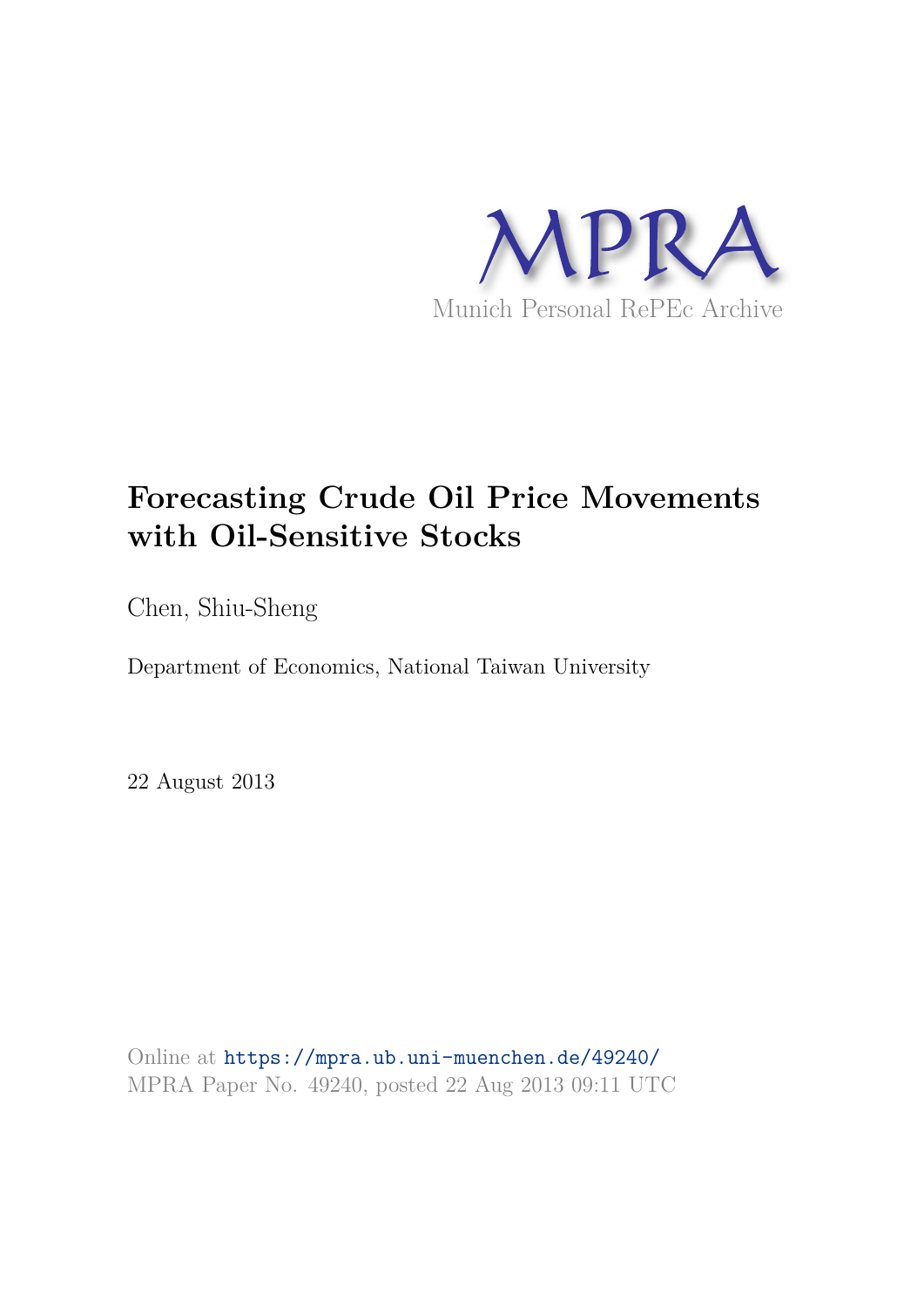# Forecasting Crude Oil Price Movements with Oil-Sensitive Stocks

Shiu-Sheng Chen<sup>∗</sup>

August 22, 2013

#### **Abstract**

This paper uses monthly data from 1984:M10 to 2012:M8 to show that oil-sensitive stock price indices, particularly those in the energy sector, have strong power in predicting nominal and real crude oil prices at short horizons (one-month-ahead predictions), using both in- and out-of-sample tests. In particular, the forecasts based on oil-sensitive stock price indices are able to outperform significantly the no-change forecasts. For example, using the NYSE Arca (AMEX) oil index as a predictor, the one-month-ahead forecasts for nominal crude oil prices reduce the mean squared prediction error by between 22% (for the West Texas Intermediate oil price) and 28% (for the Dubai oil price). Moreover, we find that the directional forecast based the AMEX oil index is significantly better than a 50:50 coin toss. The novelty of this analysis is that it proposes a new and valuable predictor that both reflects timely market information and is readily available for forecasting the spot oil price.

Keywords: oil-sensitive stock prices; oil prices; out-of-sample prediction

JEL classification: G17; Q43; Q47; C53

<sup>∗</sup>Department of Economics, National Taiwan University. I would like to thank two anonymous referees for comments and suggestions on an earlier version of this paper. Any remaining errors are my own. The financial assistance of grants from the National Science Council is gratefully acknowledged. Phone number: (886) 2-2351-9641 ext 481. Address: No. 21, Hsu-Chow Road, Taipei, Taiwan. email: sschen@ntu.edu. tw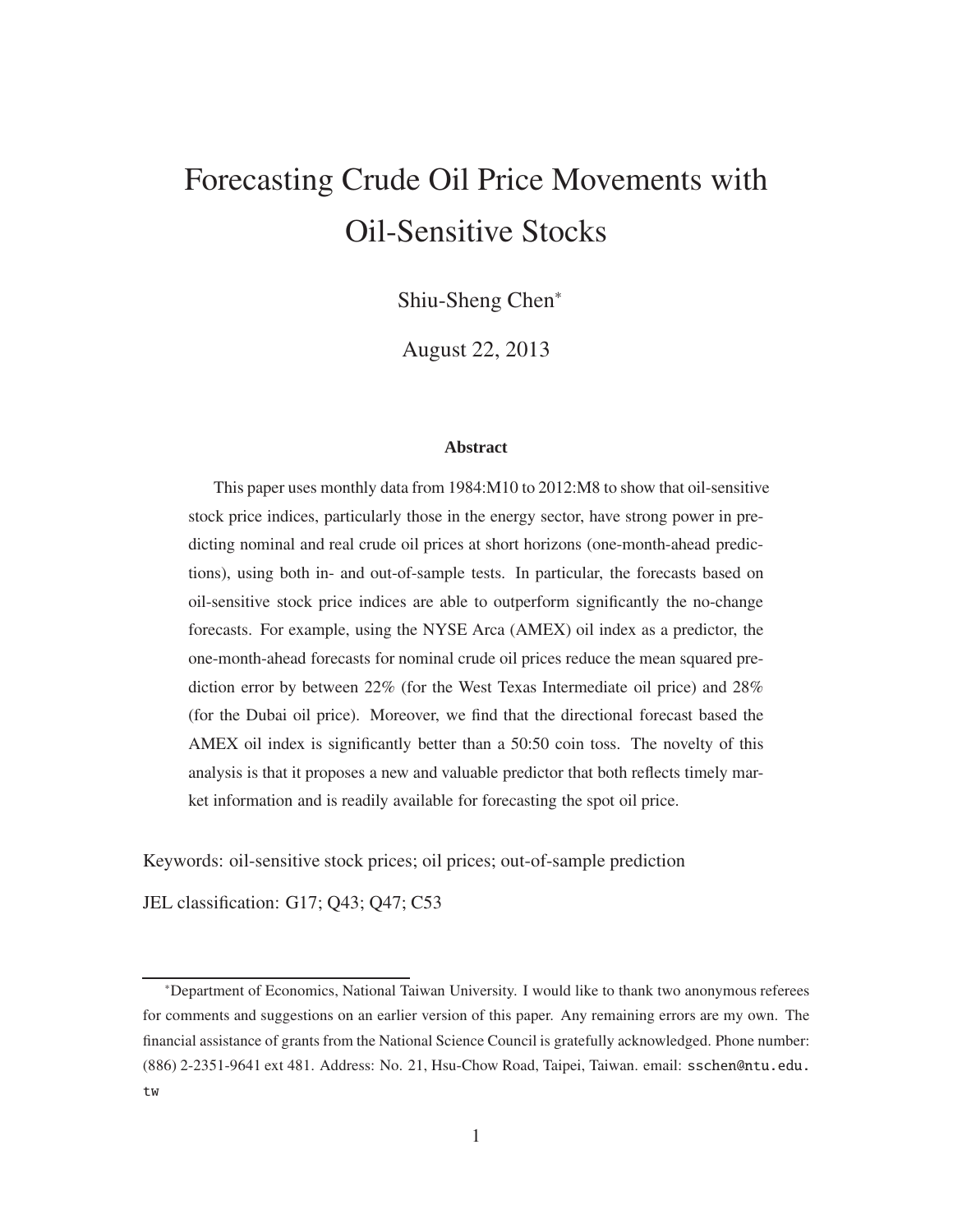## **1 Introduction**

This paper uses monthly data from 1984:M10 to 2012:M8 to investigate the predictive content of oil-sensitive stock price indices for both nominal and real spot crude oil prices in both in- and out-of-sample tests. As stock prices are not subject to revision, the proposed variable, which reflects timely market information and is readily available, can potentially be a valuable predictor, and thereby help to improve the accuracy of forecasts of the price of crude oil.

Given that crude oil price is one of the key variables in forecasting macroeconomic aggregates, including real GDP and inflation (see the discussion in Kilian and Vigfusson (2011a,b, 2013) and Kilian and Lewis (2011)), the forecasting of crude oil prices has become the focus of many economists and decision makers (see Alquist et al. (2012)). The recent literature has already explored the forecasting ability of a number of predictors for the price of oil, including the oil futures price, oil inventories, the price of crack spread futures, the price of industrial raw materials (other than crude oil), the dollar exchange rate of major broad-based commodity exporters, U.S. and global macroeconomic aggregates, and expert survey forecasts (see Alquist and Kilian (2010), Ye et al. (2005, 2006), Murat and Tokat (2009), Reeve and Vigfusson (2011), Chen et al. (2010), Baumeister and Kilian (2012a,b, 2013), Alquist et al. (2012), and the references therein).

The novelty of this paper is to propose a new leading indicator, namely, oil-sensitive stock price indices, to forecast the price of crude oil instead. This predictor is motivated by the close link between the stock and oil markets already documented in the existing literature. Research into the oil price–stock price nexus has been increasing in recent years.<sup>1</sup> For

<sup>&</sup>lt;sup>1</sup>Early studies analyzing the relationship between oil prices and stock market prices include Kling (1985), Jones and Kaul (1996), Sadorsky (1999), and El-Sharif et al. (2005).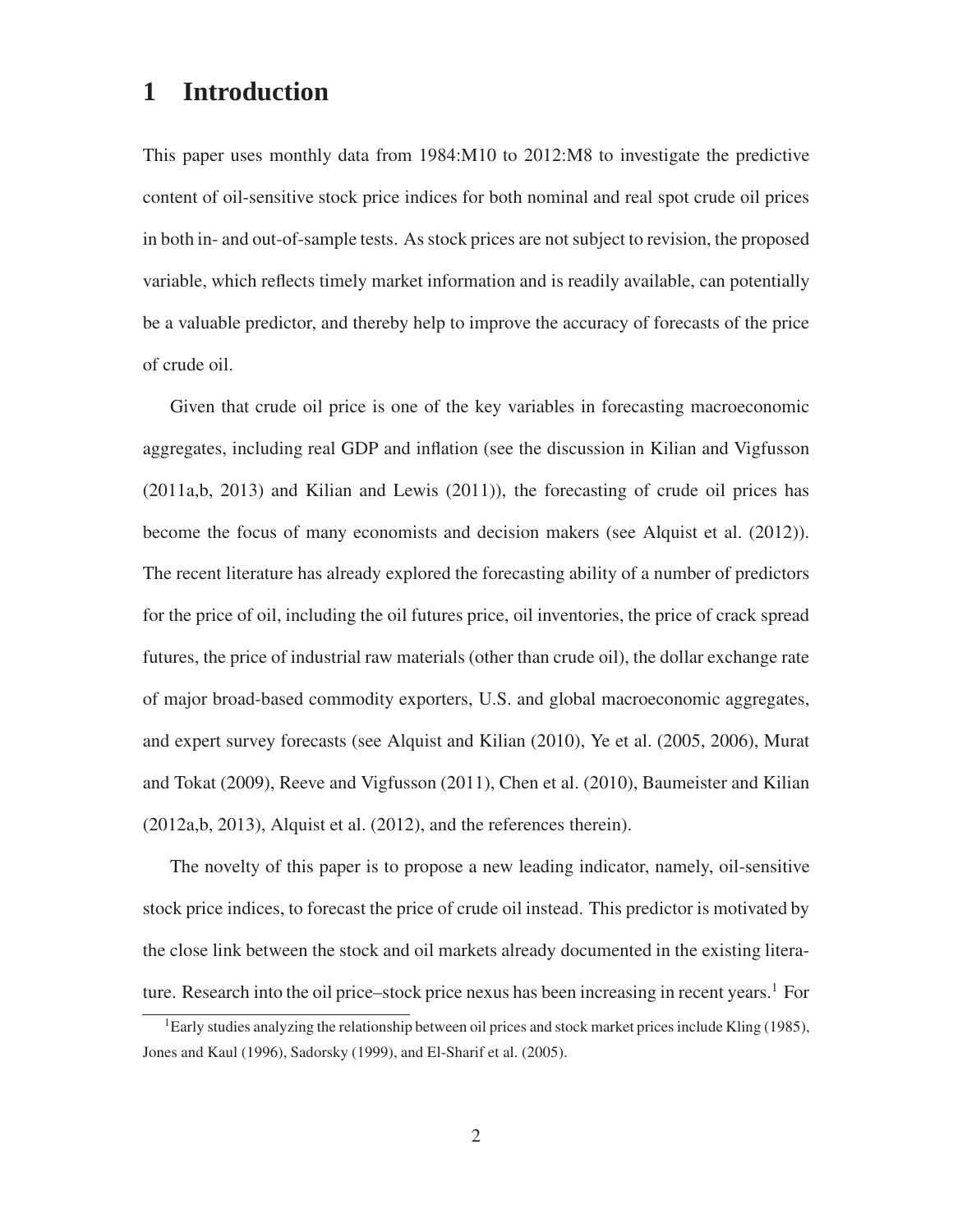example, see Driesprong et al. (2008), Nandha and Faff (2008), and Park and Ratti (2008). However, the relationship between oil prices and stock returns is unstable when one does not control for the composition of oil demand and supply shocks, as emphasized in recent work by Kilian and Park (2009). They show that the response of aggregate U.S. real stock returns may differ depending on whether the increase in the price of crude oil is driven by demand or supply shocks in the crude oil market. In other work, Apergis and Miller (2008) modify Kilian and Park (2009)'s methodology and investigate data from Australia and G7 countries. They find evidence that different oil market structural shocks play a significant role in explaining adjustments in stock returns, although the magnitude of such effects proves to be small. Elsewhere, Narayan and Sharma (2011) find evidence that lagged oil prices are able to forecast stock returns using returns for 560 U.S. companies listed on the New York Stock Exchange (NYSE), while Elyasiani et al. (2011) show that oil price fluctuations constitute systematic asset price risk at the industry level. Lastly, Scholtens and Yurtsever (2012) investigate the dynamic link between oil prices and stock returns at the industry level in the Eurozone and conclude that the oil–stock price relationship differs substantially across industries.

Most studies focus on predicting stock returns using oil prices, with only a few attempting to examine the predictive content of stock returns on the price of crude oil. Hammoudeh and Aleisa (2004) present evidence that the Saudi stock index can predict New York Mercantile Exchange (NYMEX) oil futures prices, while the empirical findings in Zhang and Wei (2011) suggest that stock market risk in some developed countries (the U.S., the U.K., and Japan) is able to forecast international crude oil returns constructed using the West Texas Intermediate (WTI) futures price.

However, to the best of our knowledge, no existing study examines the forecasting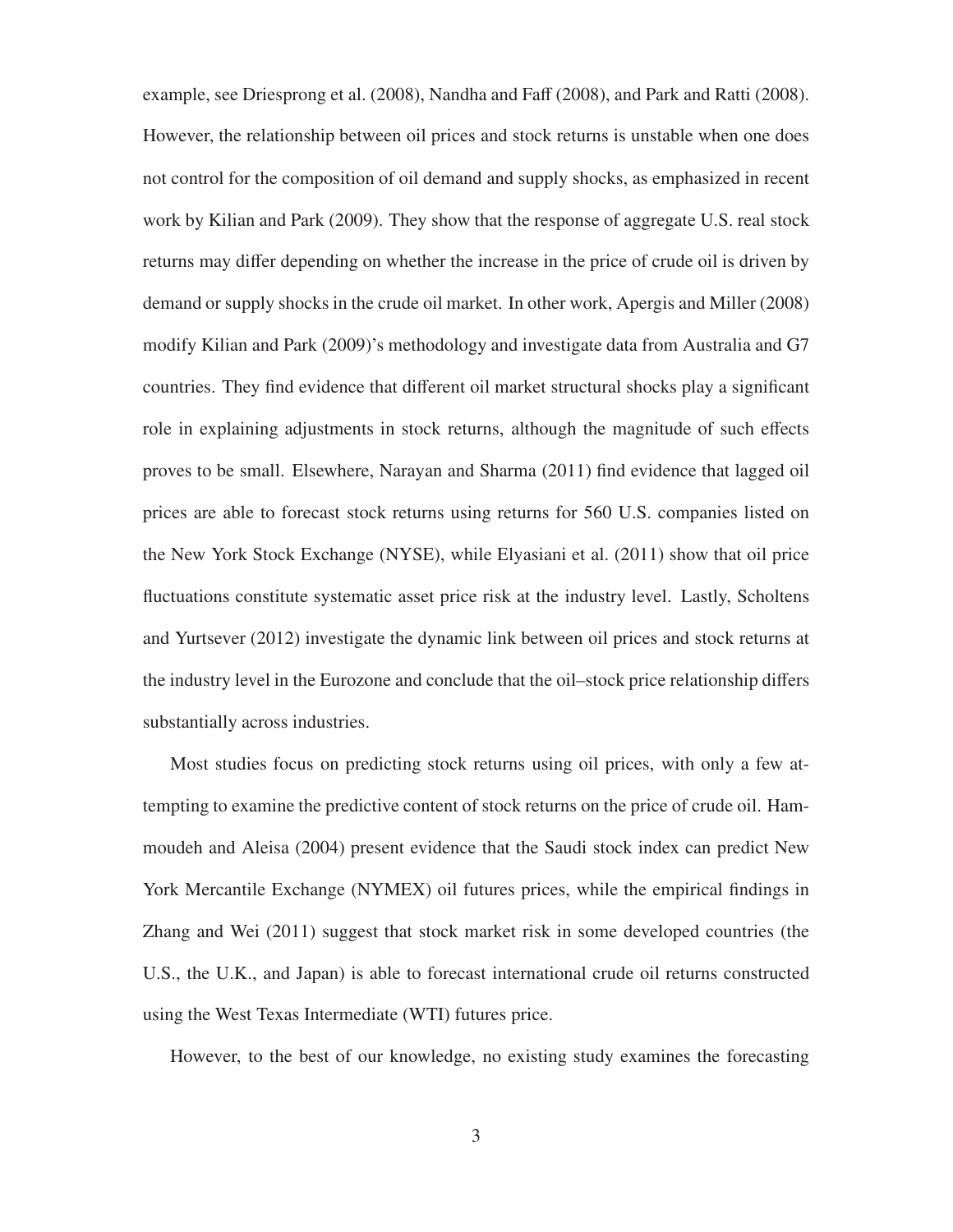content of stock price indices on predicting spot oil prices via in- and out-of-sample tests. There are several reasons for considering stock prices as predictors of spot crude oil prices. First, as global stock markets have become more integrated, stock prices should be a reliable leading indicator of boom and bust in the economy, respectively resulting in the increasing and decreasing demand for oil. We thus expect stock prices to predict oil prices well. Furthermore, Kilian and Vega (2011) show that unlike stock prices, the price of WTI crude oil does not respond significantly to macroeconomic news in the U.S. within either the day or the month. Hence, in response to the same macroeconomic news, we expect a lead–lag relationship between stock prices and oil prices. In particular, we consider oilsensitive stock price indices, which may be more informative in tracing future changes in crude oil prices. Finally, stock prices appear superior as a leading indicator because timely stock price data are readily available for forecasting purposes. As stock prices are not subject to revision, the proposed predictor can be used in real-time data forecasts and even extended to consider price data at higher frequencies. In this paper, we investigate oil price predictability in terms of both the nominal and real dollar prices of oil. We focus on forecasting nominal oil prices with nominal returns and on forecasting real oil prices with real returns. Just as nominal oil price forecasts are of great interest to decision makers, such as market traders and other economic agents, policy makers, such as central bankers, may also be concerned about forecasting the real price of oil.

In this paper, the in-sample tests are based on the *t*-test statistic from a one-monthahead predictive regression model, while the out-of-sample prediction performance is measured using both the mean squared prediction error (MSPE) of the forecasts and their directional accuracy. We show that regardless of whether the forecasts are for the nominal or real dollar price of oil, energy sector stock price indices, including those for the NYSE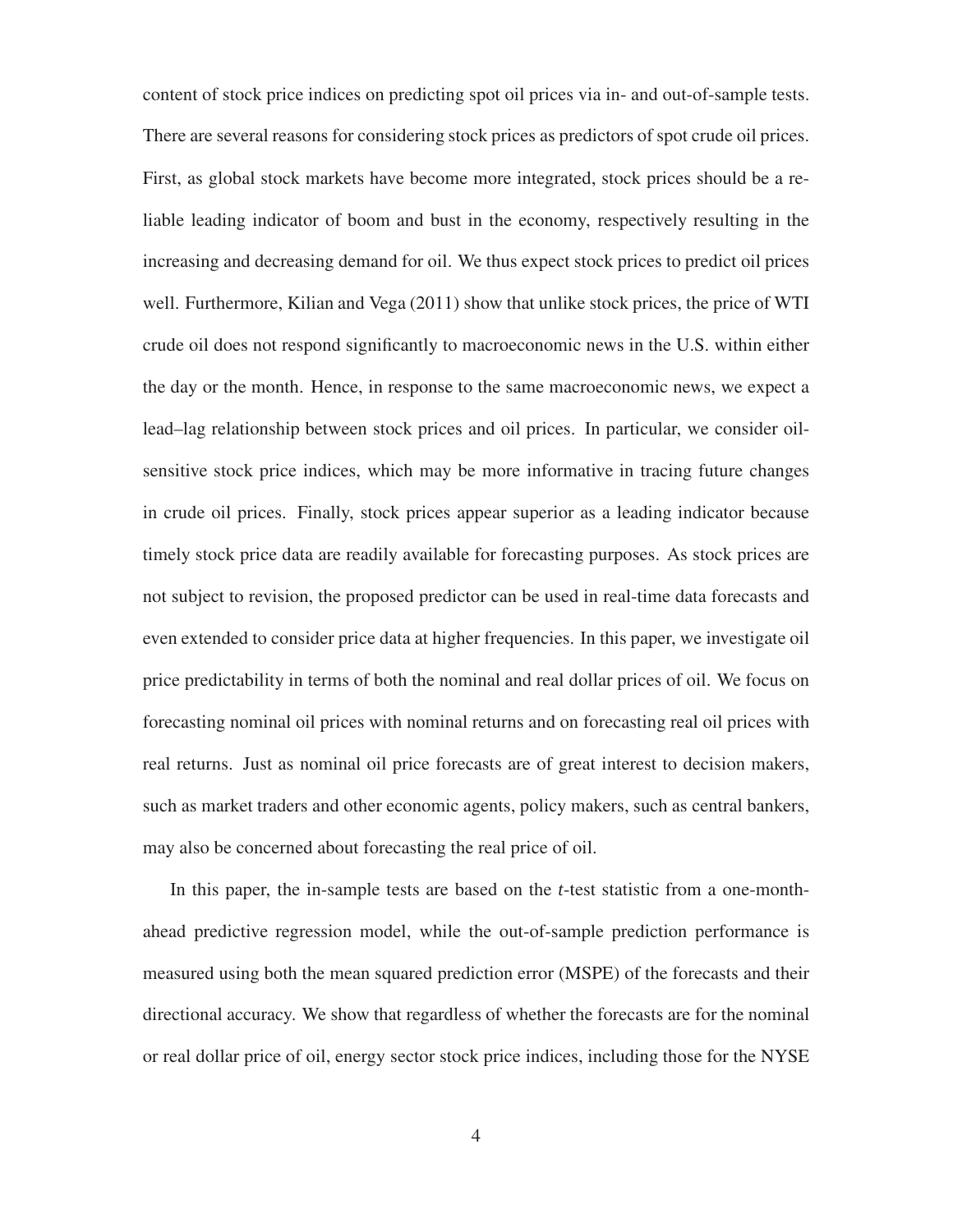Arca (AMEX) Oil Index and the Morgan Stanley Capital International (MSCI) world energy sector indices (Energy, Energy Equipment & Services, and Oil & Gas) predict spot oil prices well and generally outperform the no-change forecast in pseudo out-of-sample forecast exercises. For example, the reduction in MSPE is shown to be between 22% and 28% for one-month-ahead prediction based on the AMEX oil index. Moreover, we find that the directional forecast is significantly better than tossing a coin. However, we also find that the transportation sector fails to provide informative content for the forecasting of crude oil prices. In general, the results are robust with respect to a variety of crude oil prices, including the WTI, the U.K. Brent, the Dubai, and the World Average. The findings of this paper are then of particular interest to market investors and policy makers, given that oil futures prices often fail to provide accurate predictions, as shown in Alquist et al. (2012).

The structure of the paper is as follows. Section 2 presents the empirical framework. Section 3 describes the data and the key empirical results. Section 4 provides some robustness checks. Finally, we offer a conclusion in Section 5.

# **2 Econometric Framework**

## **2.1 In-Sample Predictive Regression Models**

In this paper, we intend to use monthly data to investigate nominal (real) crude oil price predictability based on nominal (real) oil-sensitive stock prices. We consider the following one-month-ahead predictive regression model for in-sample tests:

$$
y_{t+1} = \alpha + \beta x_t + u_{t+1}.
$$
 (1)

When investigating nominal oil price predictability, let  $y_t = (op_t - op_{t-1})/op_{t-1}$  be the percentage change in nominal oil prices, where  $op_t$  is the spot crude oil price. Moreover,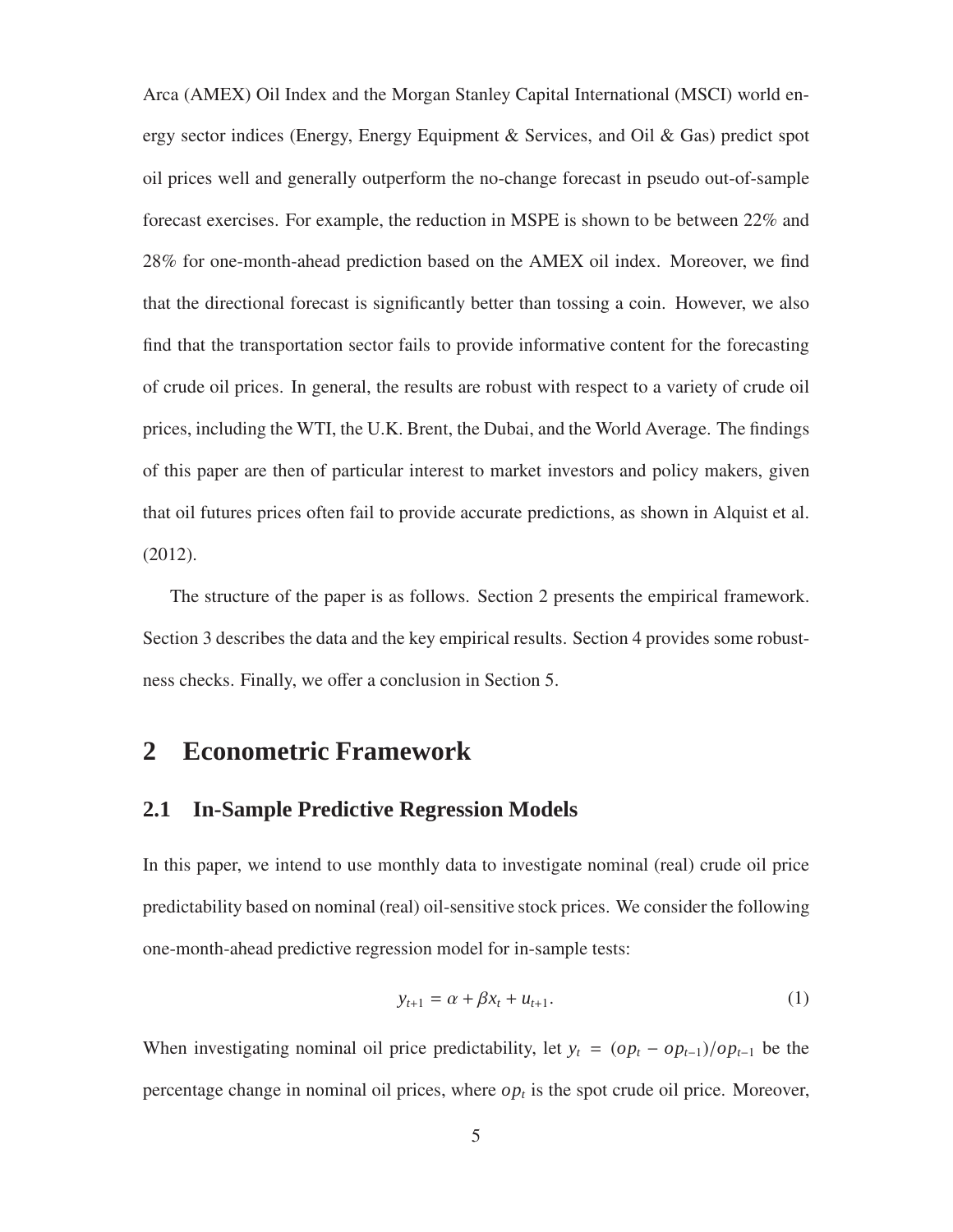let  $x_t = (sp_t - sp_{t-1})/sp_{t-1}$  be the nominal stock return, where  $sp_t$  is the stock price index. When the focus is on forecasting real prices of oil, we construct  $y_t = (rop_t -rop_{t-1})/rop_{t-1}$ and  $x_t = (rsp_t - rsp_{t-1})/rsp_{t-1}$ , where  $rop_t = op_t/cpi_t$  and  $rsp = sp_t/cpi_t$  are real oil and real stock prices, respectively. The term *cpi<sup>t</sup>* represents the U.S. consumer price index.

We conduct an in-sample test as a test of the null hypothesis of no predictive power for future oil price movements:  $\beta = 0$  against the alternative hypothesis,  $\beta \neq 0$ . Thus, we evaluate the predictability of the stock return,  $x_t$  using a *t*-statistic corresponding to  $\hat{\beta}$  with Newey–West heteroscedasticity and autocorrelation consistent (HAC) standard errors.

## **2.2 Out-of-Sample Forecasts**

We now move focus to out-of-sample tests to evaluate oil price predictability. Instead of forecasting the percentage change in the oil price, the out-of-sample oil price predictability is now evaluated in terms of the (nominal or real) dollar price of oil as in Baumeister and Kilian (2012a,b, 2013) because the level of the oil price is the one that matters most in decision making.<sup>2</sup> The total sample of  $T$  observations is divided into in- and out-ofsample portions. There are *R* in-sample observations,  $t = 1, \dots, R$ , and *P* out-of-sample observations,  $t = R+1, ..., R+P$ . Obviously,  $R+P = T$ . Consider the following predictive regression model for the percentage change in the nominal oil price:

$$
y_{t+h} = \alpha + \beta x_t + u_{t+h}, \quad t = R, R+1, \dots, T-h,
$$
 (2)

where:

$$
y_{t+h} = \frac{op_{t+h} - op_t}{op_t}, \quad x_t = \frac{sp_t - sp_{t-1}}{sp_{t-1}}.
$$

<sup>&</sup>lt;sup>2</sup>The results are quantitatively similar when considering forecasts of the percentage change in the oil price.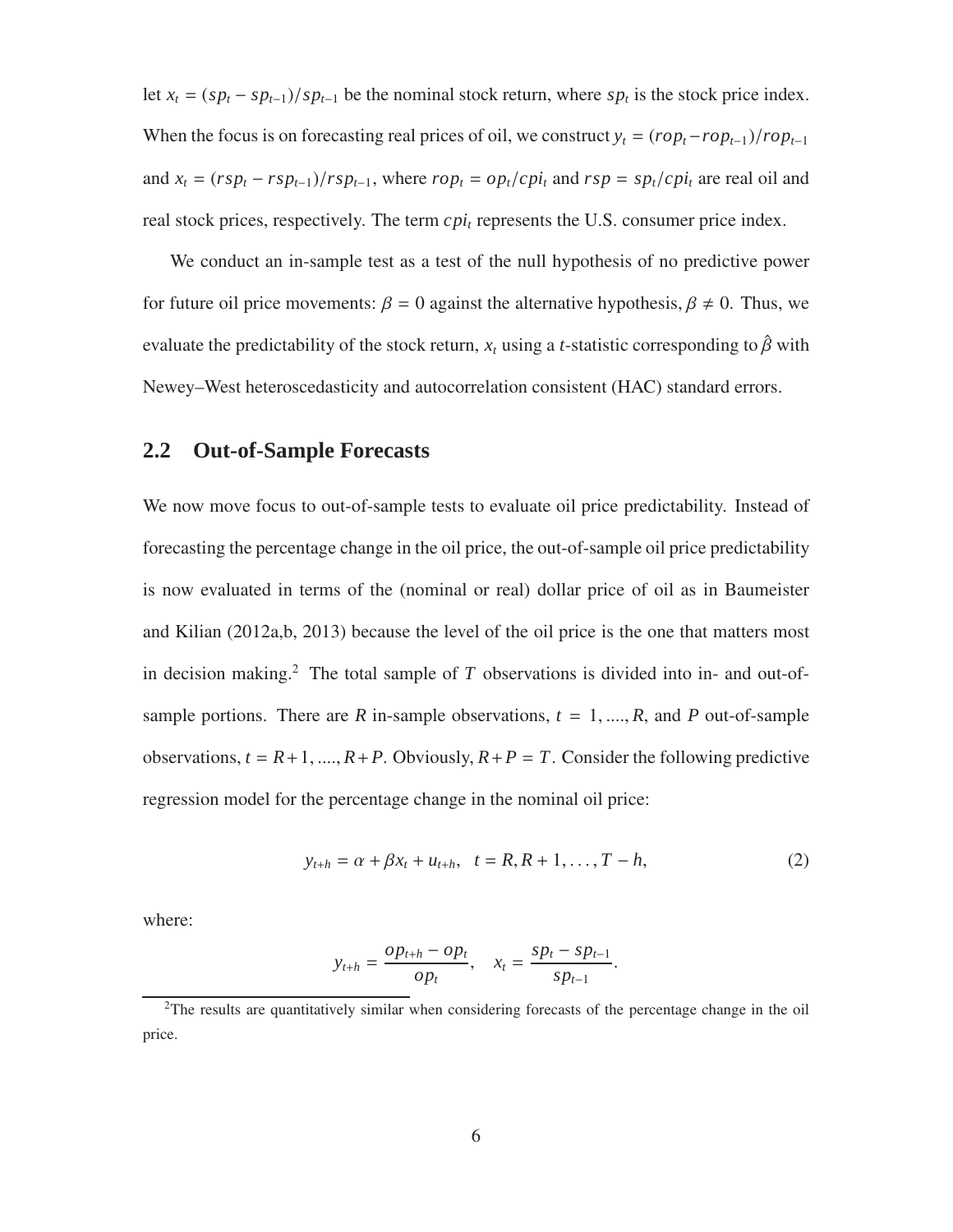The *h*-step-ahead pseudo out-of-sample forecast of the crude oil return is obtained by:

$$
\hat{y}_{t+h} = \frac{\widehat{op}_{t+h} - op_t}{op_t} = \hat{\alpha}_t + \hat{\beta}_t x_t,
$$

where  $\hat{\alpha}_t$  and  $\hat{\beta}_t$  are estimated by a recursive scheme. Hence, the forecast of the nominal spot price of crude oil is then constructed by:

$$
\widehat{op}_{t+h} = (1 + \widehat{\alpha}_t + \widehat{\beta}_t x_t) \times op_t.
$$
\n(3)

To forecast the real spot price of crude oil, we reconstruct  $y_{t+h}$  and  $x_t$  accordingly as:

$$
y_{t+h} = \frac{rop_{t+h} -rop_t}{rop_t}, \quad x_t = \frac{rsp_t - rsp_{t-1}}{rsp_{t-1}}.
$$

The forecast horizon *h* is 1, 3, 6, 9, and 12 months.

The benchmark for forecasts based on the price of oil-sensitive stock is provided by the no-change forecast (the driftless random walk model), which suggests that the best forecast of the spot oil price is simply the current spot price; that is:

$$
\widehat{op}_{t+h} = op_t,\tag{4}
$$

and

$$
\widehat{rop}_{t+h} =rop_t,\tag{5}
$$

for the nominal and real prices of oil, respectively.

To evaluate the out-of-sample forecasting accuracy, we use the MSPE as a measure of prediction performance. Letting  $\mathcal{M}^{\mathcal{NC}}$  and  $\mathcal{M}^{\mathcal{SP}}$  denote the no-change forecast and the predictive regression model based on the oil-sensitive stock price, respectively, we compute the MSPE ratio as:

$$
\frac{\text{MSPE}(\mathcal{M}^{SP})}{\text{MSPE}(\mathcal{M}^{NC})}.
$$

Clearly, if the oil-sensitive stock price has a lower MSPE than the no-change forecast, the MSPE ratio will be less than one. To assess whether the difference between MSPE( $\mathcal{M}^{SP}$ )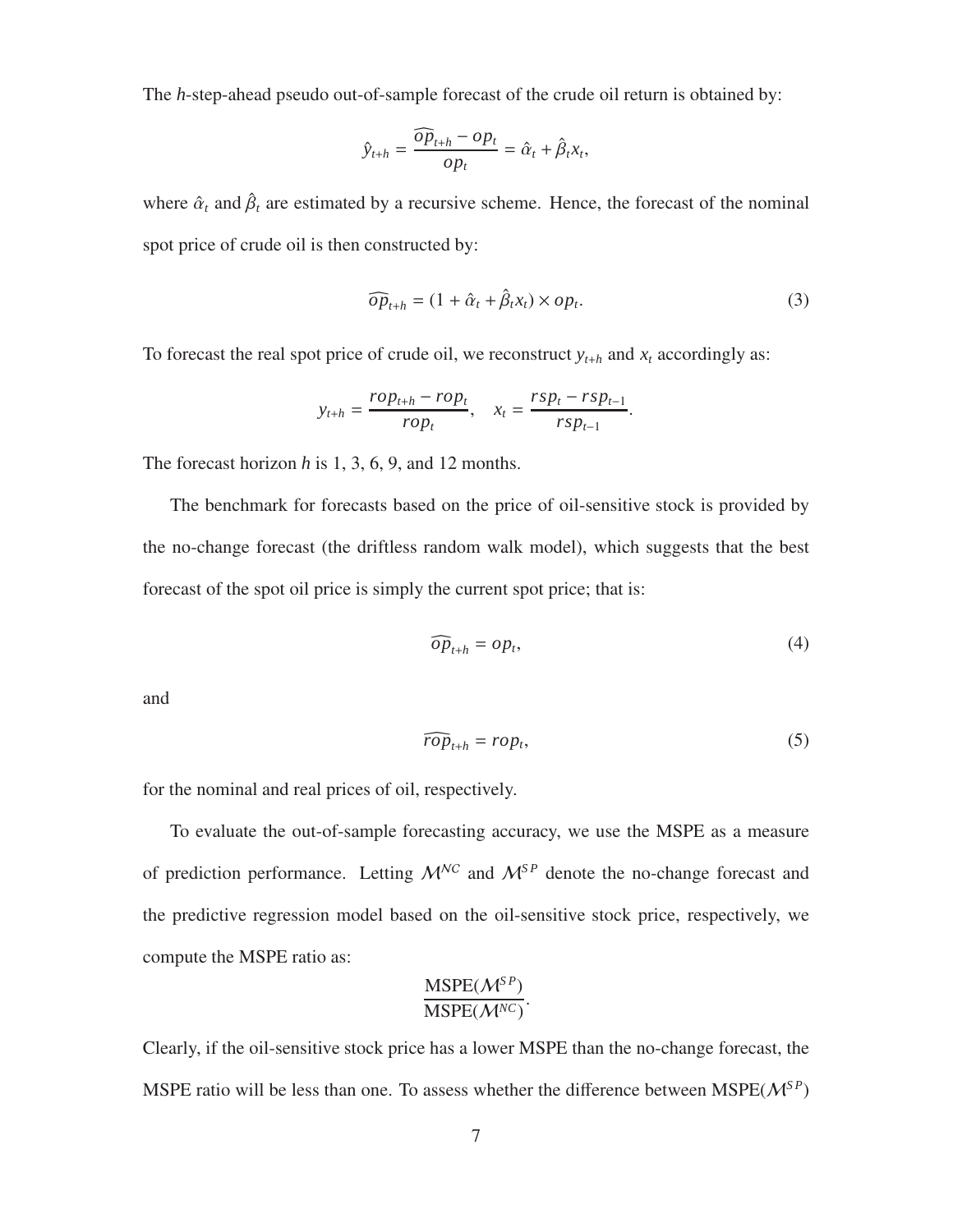and MSPE( $\mathcal{M}^{NC}$ ) is statistically significant, we formally test the null hypothesis of equal forecasting accuracy that  $MSPE(M^{SP}) = MSPE(M^{NC})$  against the alternative hypothesis that the candidate model is more accurate than the no-change forecast:  $MSPE(M^{SP})$  < MSPE( $M^{NC}$ ), using the bootstrap Diebold and Mariano (1995) test statistic and the bootstrap Clark and West (2007) MSPE-adjusted test statistic.

In addition to examining the MSPE ratio, we also consider the directional accuracy of the forecasts, as measured by the success (hit) ratio indicating the relative frequency with which the predictive regression model based on the oil-sensitive stock price is able to predict correctly the sign of the change in the oil price. The success ratio is formally evaluated using the test proposed by Pesaran and Timmermann (2009).

## **3 Data and Empirical Results**

#### **3.1 Data**

We employ monthly data from 1984:M10 to 2012:M8 given considerations of data availability. The oil-sensitive stock price index with the longest sample period available is the AMEX oil index, which is a price-weighted index of the leading companies involved in the exploration, production, and development of petroleum. The components of the index are listed in Table 1.<sup>3</sup>

Moreover, to show the usefulness of the oil-sensitive stock prices for forecasting crude oil prices, we use the S&P 500 price index for the purpose of comparison. Finally, as a sensitivity analysis, we have also considered the oil-sensitive stock prices obtained from the MSCI World Sector Indices, which are constructed using the Global Industry Classifi-

<sup>&</sup>lt;sup>3</sup>We employ a series of stock returns without any adjustment for dividends and stock splits because the adjusted data for AMEX oil index are not available. We compute the return as the exact percentage change in the stock price.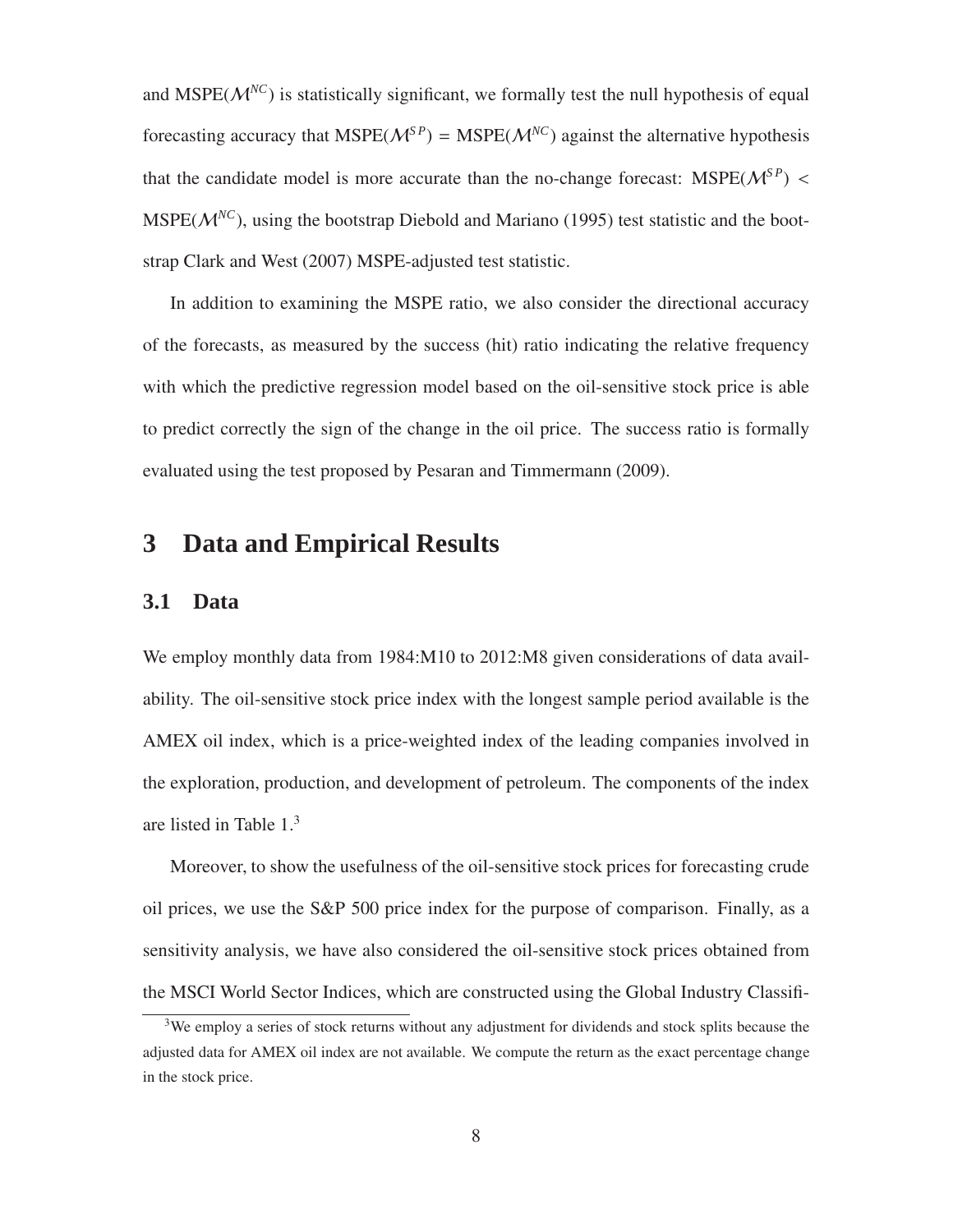cation Standard (GICS) with a shorter sample period starting from 1995:M1.<sup>4</sup> The MSCI World Index, covering over 6,000 securities in 24 developed markets and spanning large, medium, small and micro-cap securities, is generally considered representative of global market conditions. The oil-sensitive sectors that we include are: (1) Energy sector with subitems (1.1) Energy Equipment & Services and (1.2) Oil & Gas, as well as (2) Transportation sector with subitems (2.1) Air Freight & Logistics, (2.2) Airlines, (2.3) Marine, and (2.4) Road & Rail. The Energy Sector comprises companies whose businesses are dominated by energy activities:

- 1. Manufacturers of oil rigs and drilling equipment, and providers of drilling services.
- 2. Manufacturers of equipment for and providers of services to the oil and gas industry not classified elsewhere, including companies providing seismic data collection services.
- 3. Integrated oil companies engaged in the exploration, production, refinement, and distribution of oil and gas products.
- 4. Companies engaged in the exploration and production of oil and gas not classified elsewhere.
- 5. Companies engaged in the refining, marketing and/or transportation of oil and gas products.

The Transportation Sector comprises companies whose businesses are dominated by transportation activities:

- 1. Companies providing airfreight transportation, courier and logistics services, including package and mail delivery and customs agents.
- 2. Companies providing primarily passenger air transportation.
- 3. Companies providing goods or passenger maritime transportation.

<sup>4</sup>The MSCI World Sector Indices are not used for the baseline results because the sample span is smaller.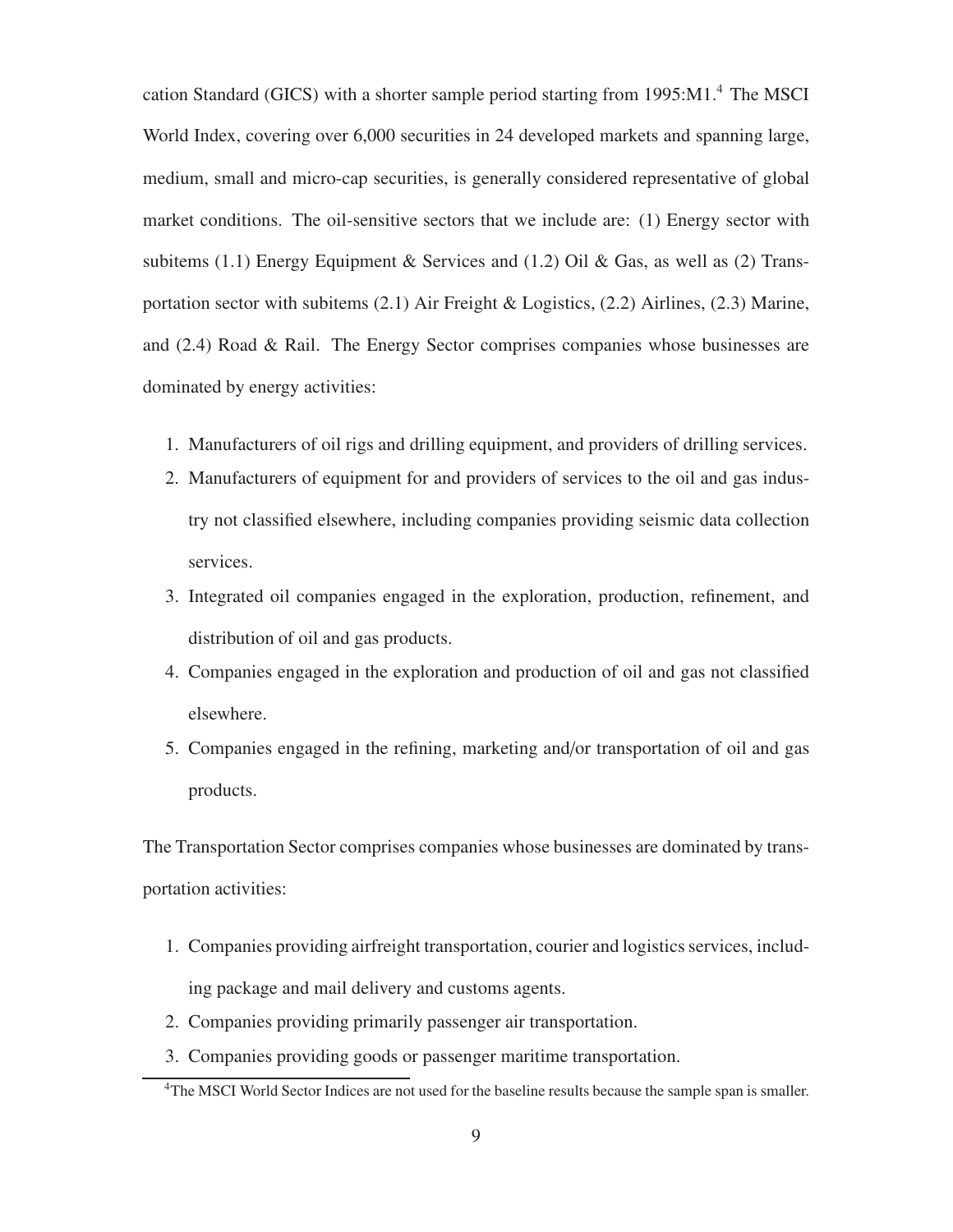- 4. Companies providing primarily goods and passenger rail transportation.
- 5. Companies providing primarily goods and passenger land transportation, including vehicle rental and taxi companies.

We obtain the AMEX oil index, and the S&P 500 price index from Yahoo Finance. The MSCI World Sector Indices are from Datastream. The crude oil price data that we consider are for the prices of WTI, U.K. Brent, United Arab Emirates Dubai, and World Average oil, all of which are available from the International Financial Statistics (IFS) published by the International Monetary Fund. The world average crude price is an equalweighted average of the U.K. Brent (light), Dubai (medium), and WTI prices. The U.S. consumer price index is from the Federal Reserve Economic Data (FRED). Table 2 details the variable names, data codes, and sample periods. The three measures of crude oil prices are shown in Figure 1. Figure 2 depicts the AMEX oil index and the S&P 500 price index, and 3 plots all of the MSCI world sector indices.

#### **3.2 In-Sample Predictive Regression Results**

The estimates of the predictive regression model in equation (1), including coefficient estimates, *t*-statistics, and *p*-values, are reported in Tables 3 and 4 for nominal and real prices of crude oil, respectively. The Newey–West HAC standard errors employ the Bartlett kernel. The truncation parameter *m* is determined by  $m = 0.75T^{1/3}$ , rounded to the nearest integer.

According to the baseline results, the estimates of  $\beta$  for the AMEX oil index are all positive and statistically significant, which suggests that higher values of oil-sensitive stock returns predict the higher growth rate of crude oil prices. Different forecasting objectives (nominal vs. real) and different measures of crude oil prices provide similar results. The positive dynamic correlation is consistent with our expectations. That is, as stock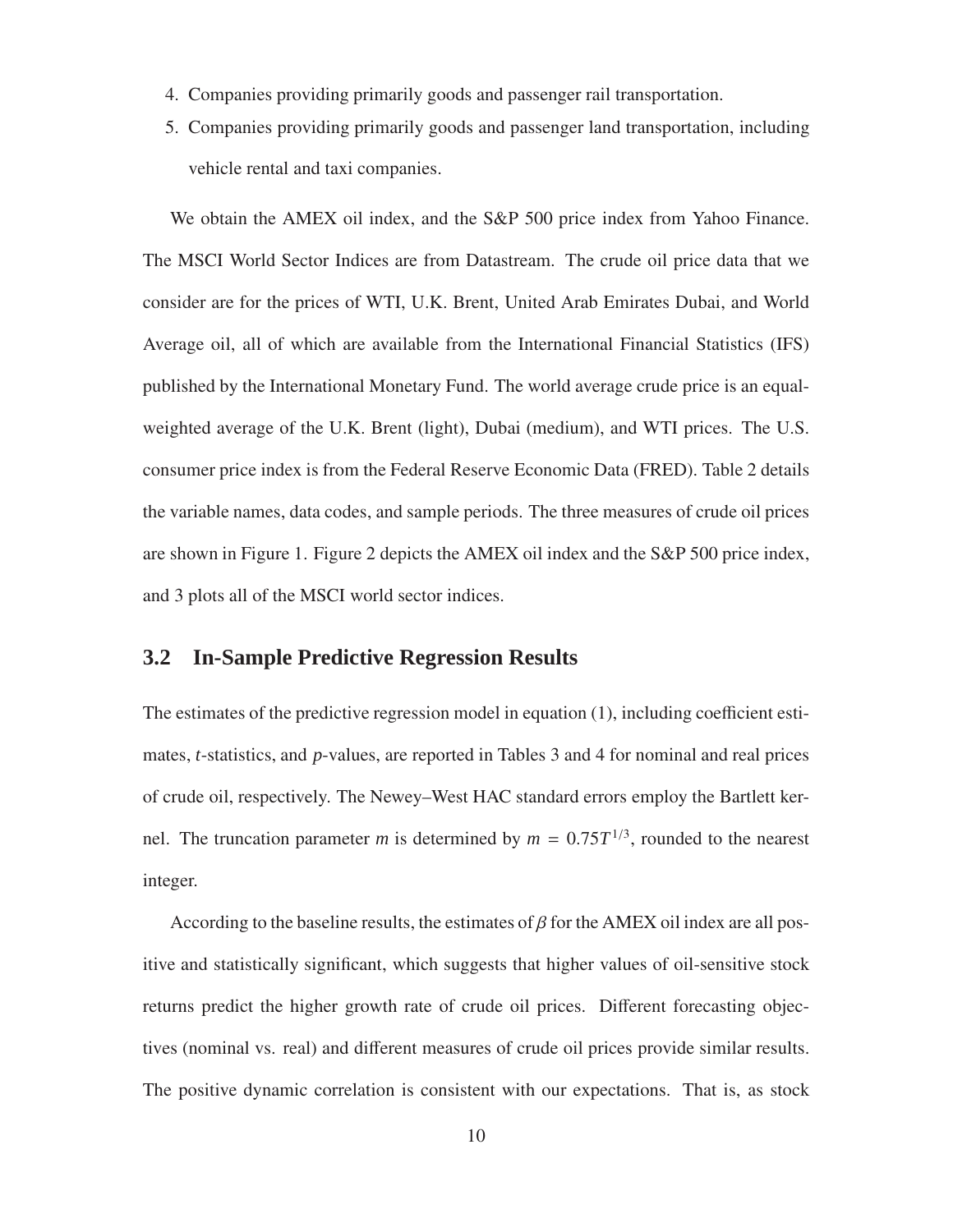prices are strongly forward looking, expected positive shocks (for instance, good news about future global demand or macroeconomic conditions) that induce higher oil demand will increase current oil-sensitive stock returns and thus result in a higher oil price. That is, the empirical results presented here are dominated by the flow demand shock (shock to the amount of oil being consumed) discussed in Kilian and Park (2009) and Kilian and Murphy (2012a,b). The evidence of significant predictive power for future oil price movements is consistent with the findings of Kilian and Vega (2011) in that there is no systematic feedback from news about a wide range of U.S. macroeconomic aggregates to the price of oil between one day and one month, whereas stock prices incorporate information about future macroeconomic conditions instantaneously. Hence, in response to the same macroeconomic news, we should expect that the stock price leads the crude oil price and that such a lead–lag relationship may be more prominent when the stock considered is oil sensitive. As a comparison, we observe that the S&P 500, a non-oil-sensitive stock price index, does not have any significant in-sample predictive power.

Moreover, investigating each MSCI stock return in turn shows that the MSCI world energy sector indices (Energy, Energy Equipment & Services, and Oil & Gas) produce consistently strong results across the crude oil prices considered, while one of the transportation sector indices (Marine) provides somewhat weaker evidence. In contrast, three MSCI world transportation sector indices (Transportation, Air Freight & Logistics and Road & Rail) do not have significant predictive power. It is then natural to ask: why does the Energy sector provide strong predictive power while the Transportation sector does not, and under the Transportation sector, why does the Marine sector provide some predictive power while the Air Freight & Logistics and Road & Rail sectors do not? Possible explanations for the sectoral differences may be as follows. First, the companies com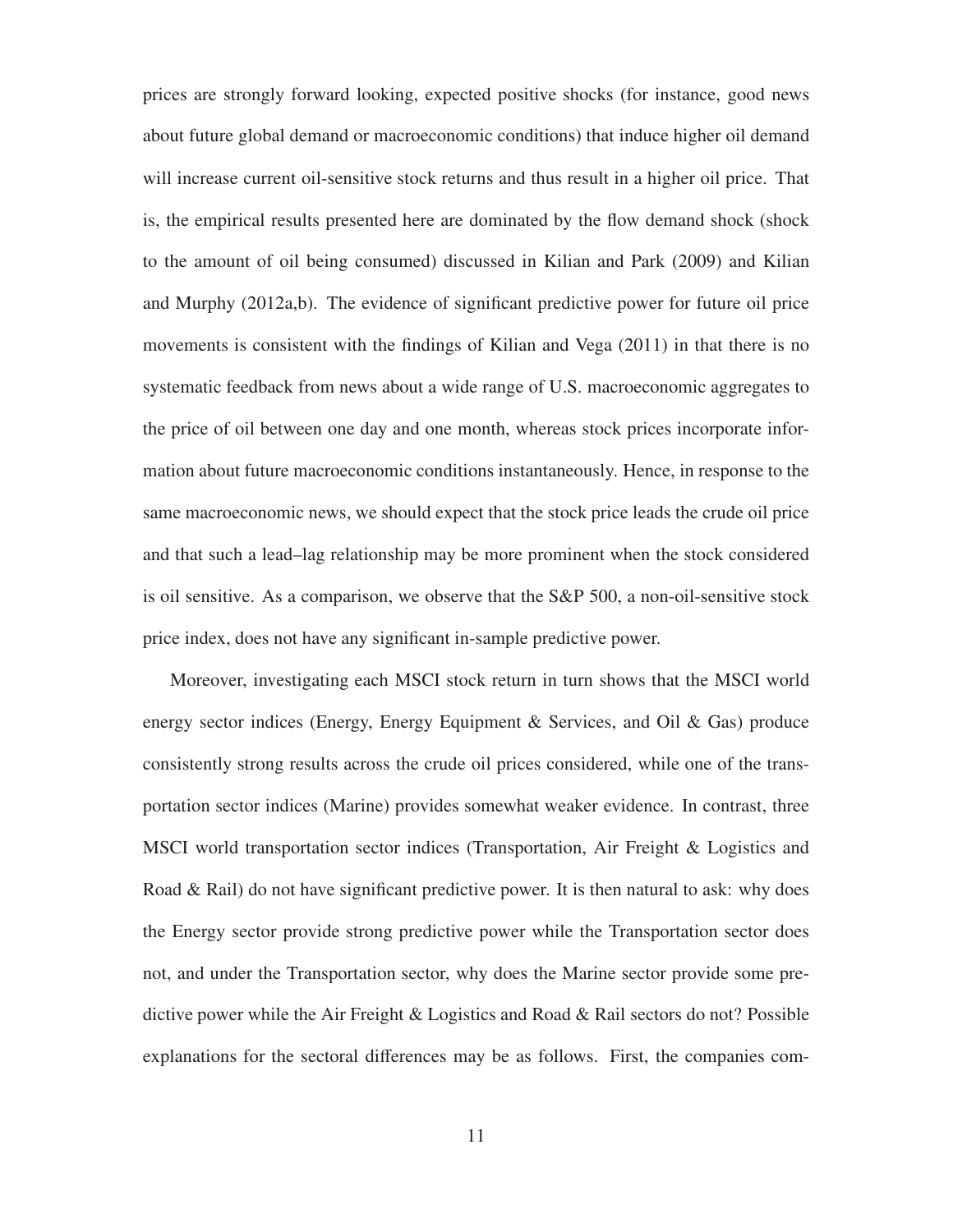prising the Energy, Energy Equipment & Services, and the Oil & Gas sectors represent the supply side of the oil market, whereas the companies comprising Transportation industries mostly represent the demand side of the market. While on the one hand, future booms in global oil demand, which push up oil prices, may stimulate the stock prices of both the energy and transportation industries (positive impacts), on the other hand, we also expect the higher oil price to erode profits in transportation industries and thereby to lower their stock prices (negative impacts). Hence, the positive and negative effects may cancel each other out in the Transportation sector, and we may find that the Transportation sector as a whole has insignificant forecasting power. Moreover, within the Transportation sector, the reason that the Marine sector can better forecast spot oil prices may be because the transports of crude oil and refined product heavily rely on marine transportation, which suggests that the positive impact from increased oil demand may dominate the results for the Marine transportation sector.

Two other remarks are worth noting. First, we augment the simple predictive regression model in equation (1) with autoregressive terms to obtain an autoregressive distributed lag (ARDL) predictive regression model:

$$
y_{t+1} = \alpha + \sum_{j=0}^{p} \beta_j x_{t-p} + \sum_{j=0}^{p} \gamma_j y_{t-p} + u_{t+1},
$$

as a robustness check of the empirical results. We select the number of lags *p* using the Akaike Information Criterion. The in-sample predictive ability is assessed by testing  $H_0$ :  $\beta_0 = 0$ , and the findings are similar to those in Tables 3 and 4. Second, it is of interest to confirm whether the relationship between oil-sensitive stock prices and spot oil prices has changed over the sample periods that we consider in this analysis. The Andrews–Quandt tests developed by Andrews (1993) suggest no evidence of the presence of structural breaks at an unknown date within the sample period considered. Using the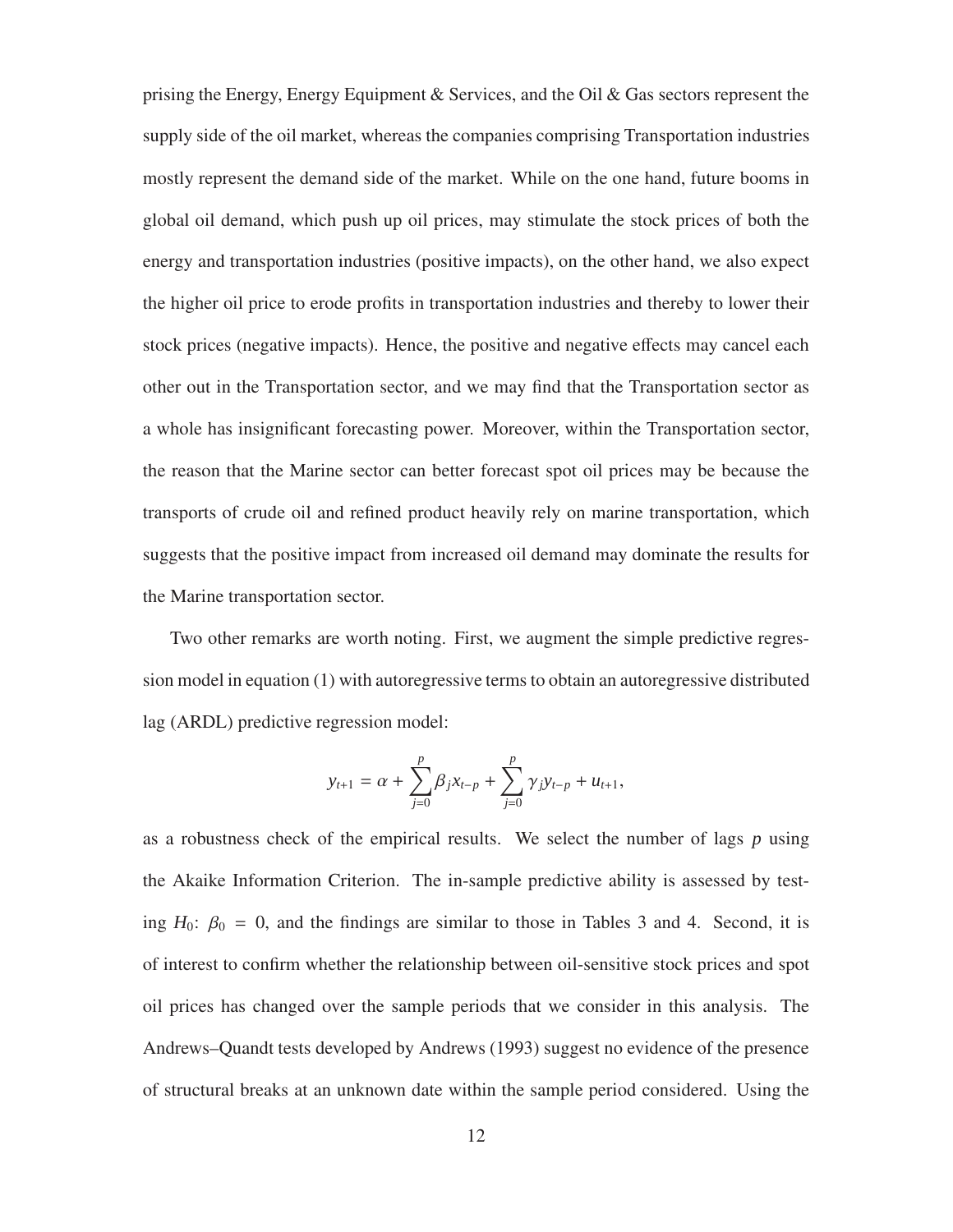relationship between nominal WTI oil price and the nominal AMEX oil index as an example, the Andrews–Quandt test statistic is 5.12 with a p-value of 0.54, suggesting that we cannot reject the null hypothesis of no structural change .<sup>5</sup>

In sum, we find that oil-sensitive stock returns, particularly the U.S. AMEX Oil Index and the MSCI world energy sector provide useful information for forecasting the percentage changes in crude oil via in-sample predictive regressions. The empirical evidence on the predictability of the oil-sensitive stock is robust with respect to different forecasting objectives (nominal vs. real), different measures of crude oil prices, and different model specification. Moreover, the predictive relationship between the oil-sensitive stock return and the percentage change in the crude oil price is stable over time.

## **3.3 Out-of-Sample Forecasting Performance**

We now turn to the evidence obtained from the out-of-sample forecasting tests. As well documented in the literature, in-sample predictability does not necessarily translate into out-of-sample forecasting ability (see Inoue and Kilian (2004)). Accordingly, we would like to appreciate whether the in-sample oil price predictability found above holds in an out-of-sample forecasting exercise.

Recall that *R* represents the sample size for in-sample estimation (model specification/estimation/training period), and *P* is the number of out-of-sample observations (model comparison/evaluation/validation period). The out-of-sample results are obtained by setting the out-of-sample period to 1991:M1–2012:M8, so that the starting date for the forecast evaluation matches what Alquist et al. (2012) and Baumeister and Kilian (2012b) use. Initially we use 75 observations to estimate the predictive regression model. The

<sup>5</sup>Detailed results supporting both of the above remarks are available upon request.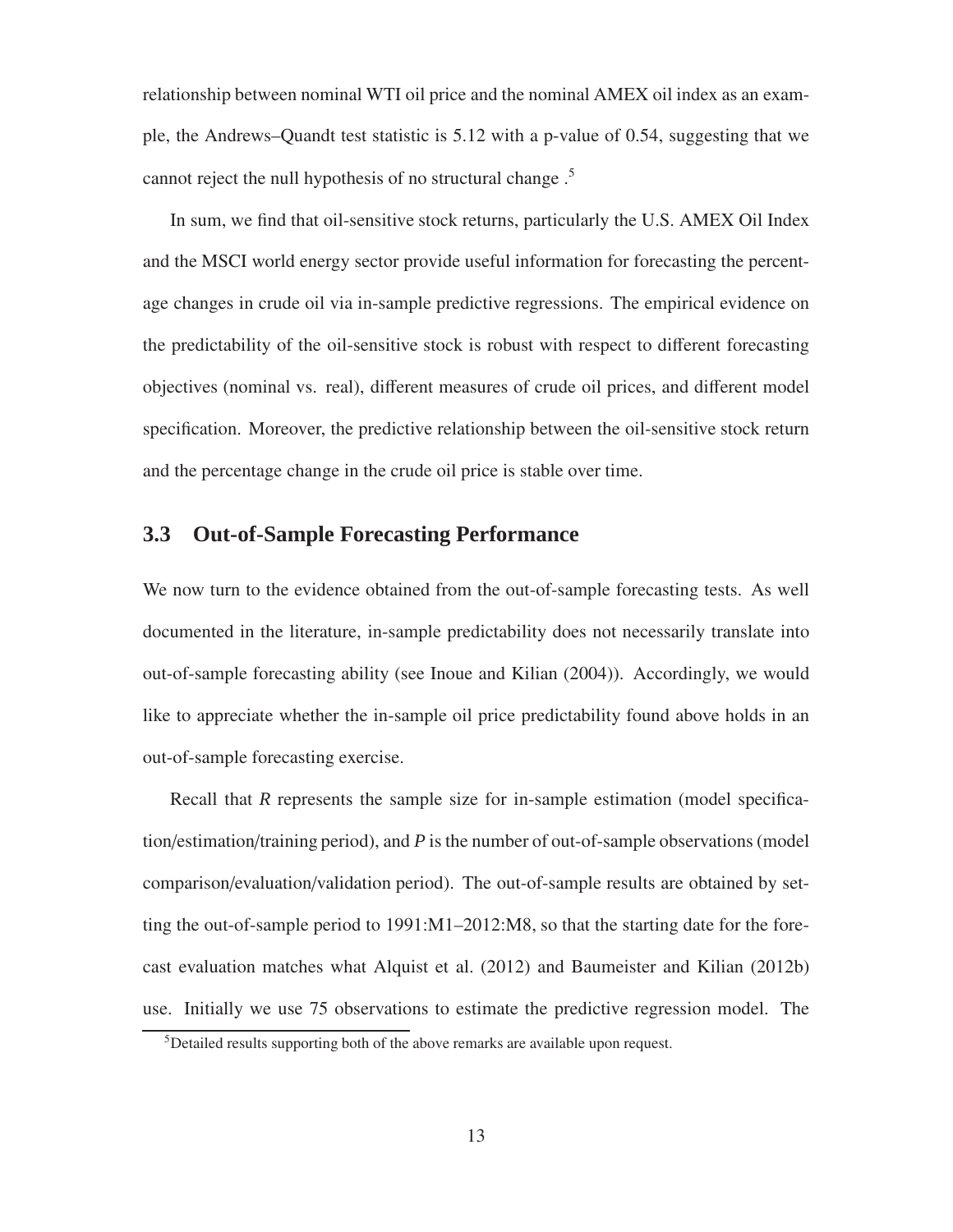out-of-sample forecast results are obtained based on the recursive estimation scheme.<sup>6</sup>

Table 5 shows that at short horizons (one and three months), the forecasts for nominal crude oil price levels based on the AMEX oil index produce lower MSPEs than the nochange forecast. For example, the one-month-ahead forecasts for nominal crude oil prices reduce the MSPEs by between 22% (for the WTI price of oil) and 28% (for the Dubai price of oil). These results are statistically significant at the 5% level. For the three-month forecast horizon, the reductions in MSPE are somewhat smaller (between 5% and 8%), but still statistically significant. However, for the longer forecast horizons of 6, 9, and 12 months, the oil-sensitive stock price fails to beat the benchmark no-change forecast.

Regarding the accuracy of the directional forecasts, the success ratios are all superior to tossing a coin (50%) at all horizons considered. For example, the probability of correctly predicting the direction of change at horizons of 1, 3, 6, 9, and 12 months is  $63\%, 57\%,$ 54%, 53%, and 53%, respectively, for the WTI price of oil, though statistically significant directional accuracy is only obtained at the one-month horizon. Different measures of the crude oil price provide similar evidence. According to the bottom panel in Table 5, the out-of-sample test results for real oil prices generally exhibit patterns similar to the results from forecasting the nominal price of oil. That is, we may conclude that the oil-sensitive stock price contains out-of-sample forecasting power for nominal as well as real prices of crude oil at short horizons (one month).

The empirical results from the MSCI indices with shorter sample span (limited to 1995:M1–2012:M8) are reported in Tables 6 and 7. The forecast evaluation period is 2002M1–2012M8 so that initially we have 84 observations to estimate the model parameters. Tables 6 and 7 show that for the one-month forecast horizon  $(h = 1)$ , the MSCI world

 ${}^{6}$ Using a rolling estimation scheme does not substantially alter the empirical results.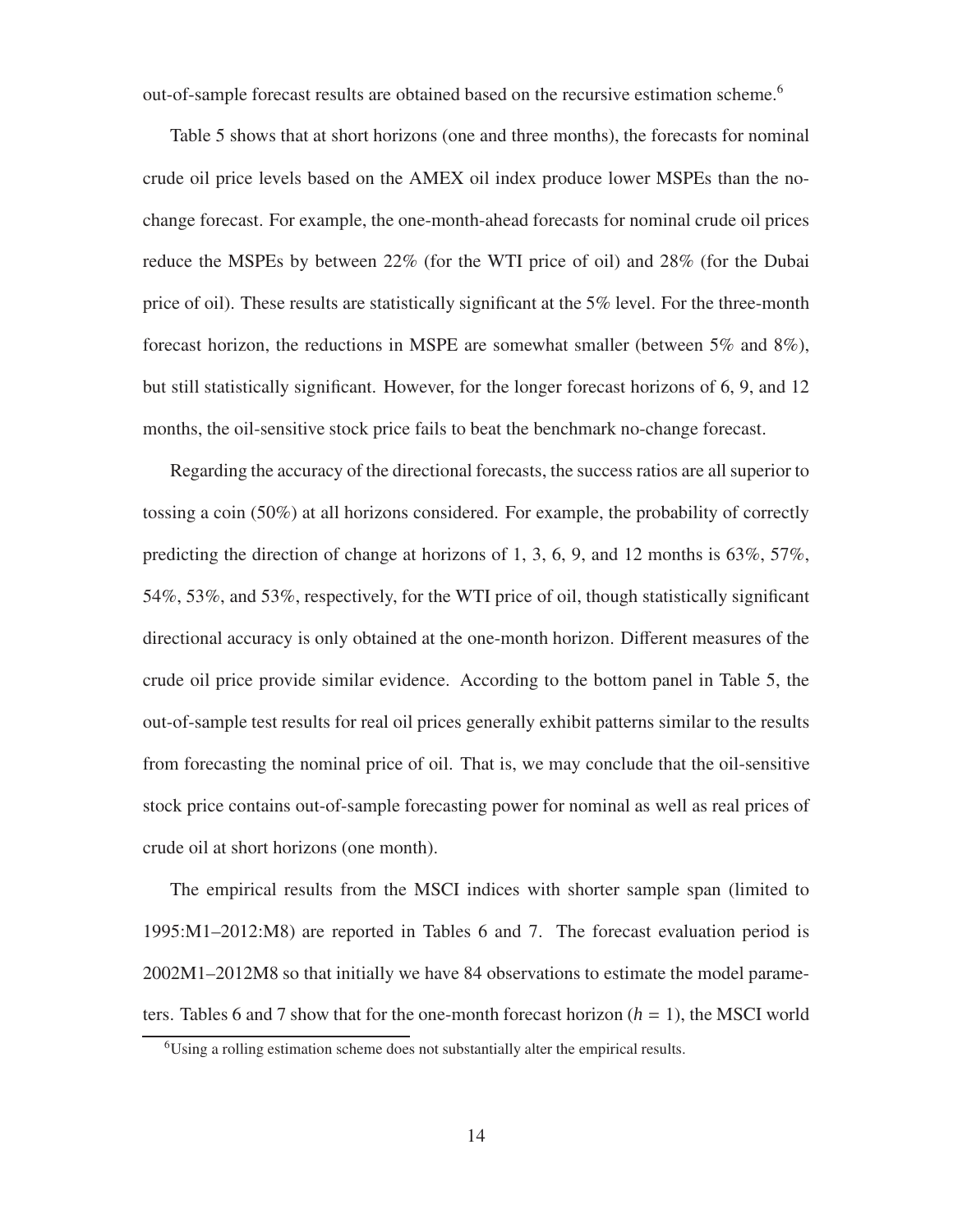energy sector indices and the MSCI marine index outperform the no-change forecast with statistical significance in terms of the MSPE criterion and the forecasting performance of the directional change in the price of oil. These results are robust, regardless of whether the focus is on the nominal or real price of oil. However, the evidence supporting a forecast horizon longer than one month exhibits patterns similar to those obtained in Table 5 and indicates no predictive power as based on the MSCI indices.

In sum, we have found strong evidence that the U.S. AMEX Oil Index and the MSCI world energy sector stock price index help to forecast crude oil prices (nominal and real) out-of-sample at short horizons (one month).

# **4 Robustness Checks**

To check the robustness of our empirical results, we consider the following modifications of the forecasting exercise. First, we consider different forecasting validation periods; i.e., different *P*/*R* ratios. Second, we include additional data in the form of the MSCI Energy Sector Indices for All Country World, Europe, and Emerging Markets. Finally, we include the oil futures–spot spread to see whether stock returns contain additional information beyond that in futures prices. In this section, we only report the results for the one-monthahead forecasts  $(h = 1)$  as the model does not have significant predictive power for longer forecasting horizons, as shown previously.

#### **4.1 Alternative Forecasting Validation Periods**

In the baseline out-of-sample forecasting exercise, the forecast evaluation period is 1991:M1– 2012:M8, which implies  $P/R \approx 3.55$ , where *P* is the number of out-of-sample observations and *R* is the sample size for the in-sample estimation. We now consider  $P/R = 0.5, 1.0$ ,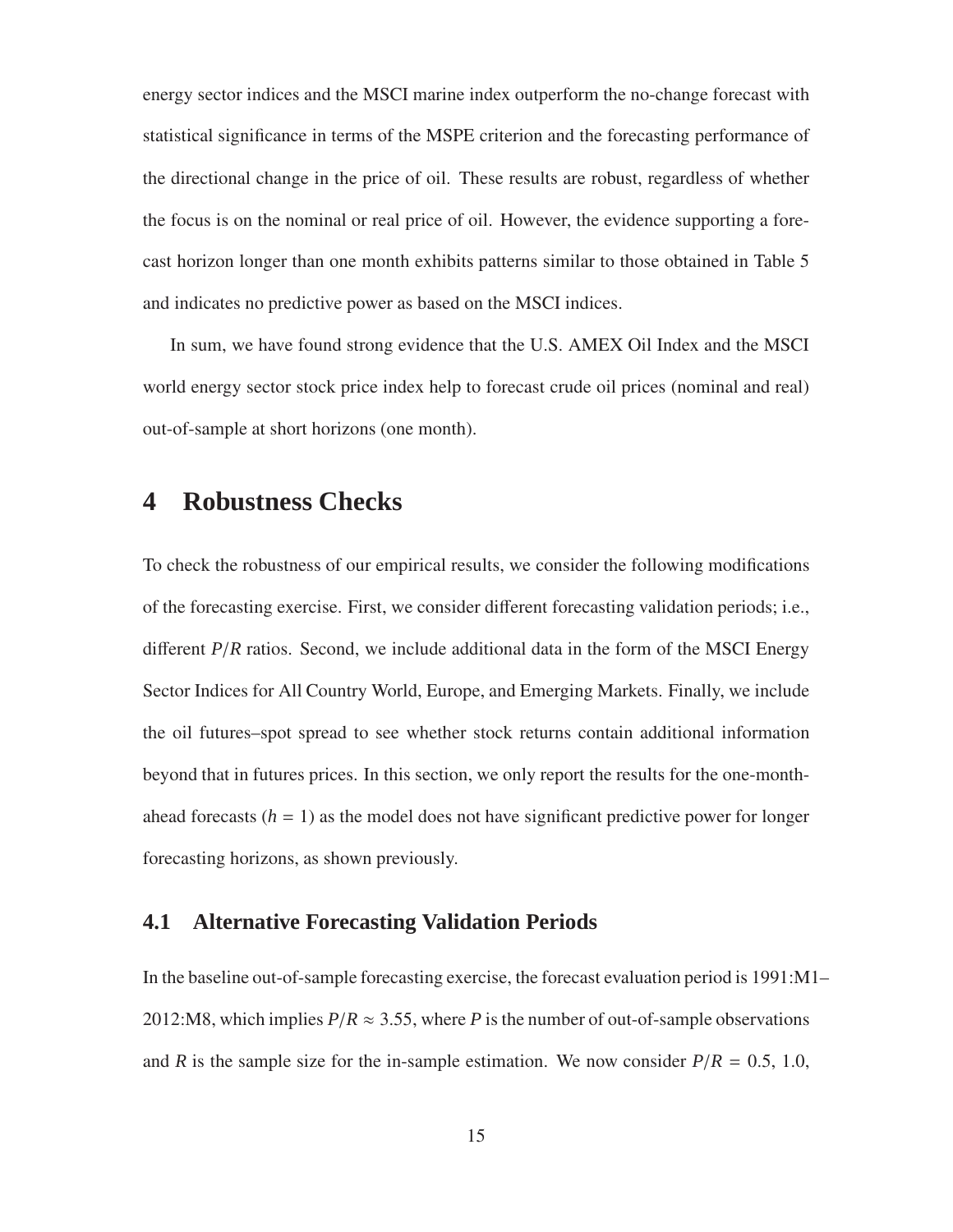1.5, 2.0, and 3.0, and thus the corresponding starting dates for the evaluation are 2003:M6, 1998:M11, 1996:M1, 1994:M3, and 1991:M11, respectively. Table 8 reports the results and shows that our earlier conclusions are robust with respect to different *P*/*R* ratios.

### **4.2 Alternative Stock Price Indices**

We examined oil-sensitive stock returns using the MSCI World Sector Index, which only includes developed markets. To check for robustness, we further consider the following indices: (1) the MSCI All Country World Index (ACWI), which incorporates both developed and emerging countries, (2) the MSCI Europe Index, which measures the equity market performance of developed markets in Europe, and (3) the MSCI Emerging Markets (EM) Index, which covers over 2,700 securities in 21 markets currently classified as EM countries.

For the in-sample predictive regressions, we report the *t*-statistics for testing  $\beta = 0$  in equation (1). For the out-of-sample forecasting tests, we report the MSPE ratio and the success ratio. The results reported in Tables 9 and 10 show that for both the in-sample predictive regressions and the out-of-sample forecast comparisons, our previous conclusions remain strong and significant.

### **4.3 Adding Information from Oil Futures Prices**

As the prices of oil futures contracts are widely used in the existing literature to forecast future spot oil prices, we question whether the strong predictive power of oil-sensitive stock returns suggested in this analysis remain after accounting for the forecasting content in futures prices. That is, we would like to know what, if any, additional information oil-sensitive stock prices contain beyond the futures prices of crude oil. We consider the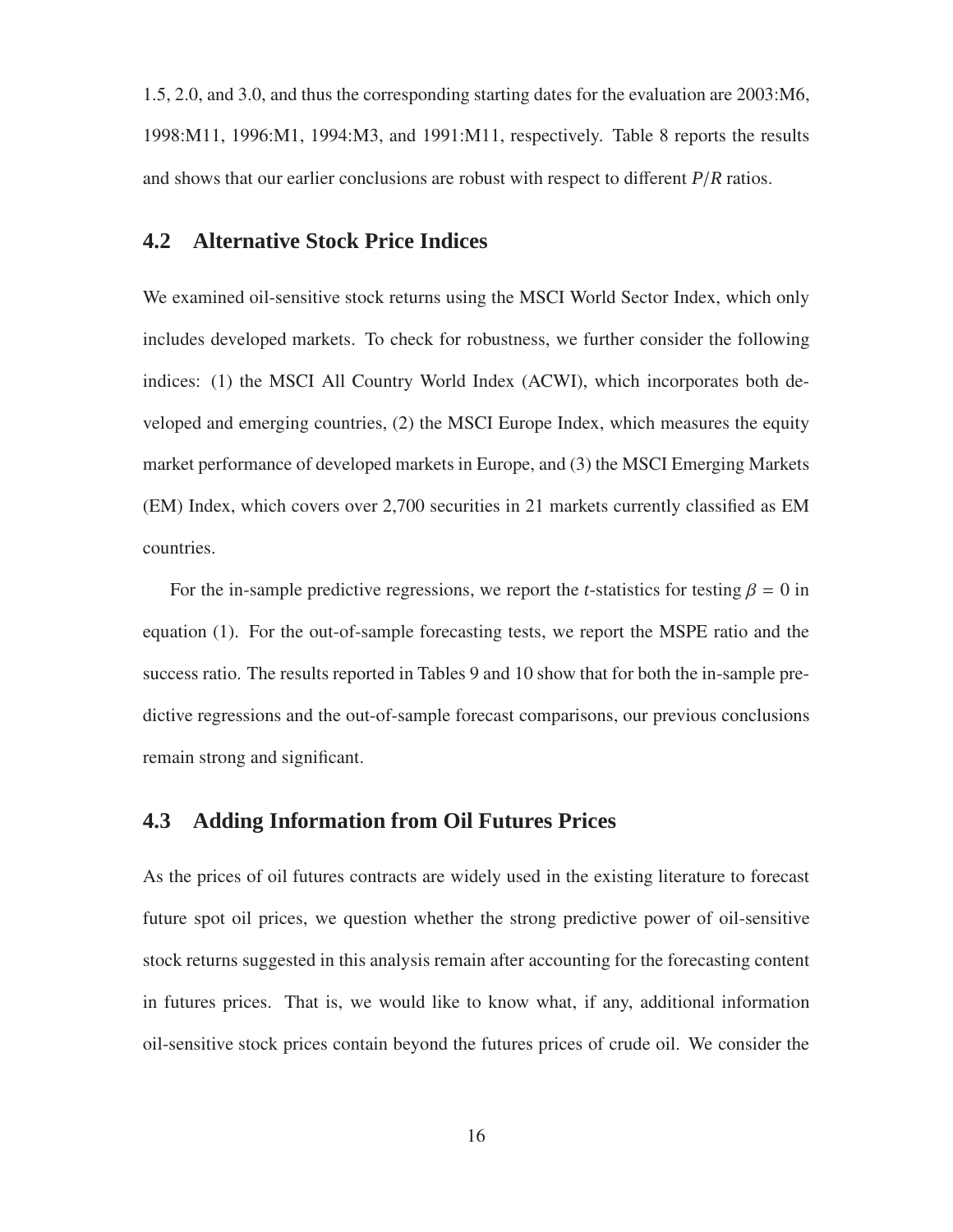following regression model:

$$
y_{t+1} = \alpha + \beta x_t + \theta \xi_t + u_{t+1}, \tag{6}
$$

where  $\xi_t = (f_{t,t+1} - op_t)/op_t$  represents the oil futures–spot spread, and  $f_{t,t+1}$  denotes the current price of an oil futures contract that matures in one month (the one-month-ahead futures price). We use the NYMEX one-month-ahead crude oil futures price data for the WTI (Light-Sweet, Cushing, Oklahoma) available from the U.S. Energy Information Administration.

For forecasting the one-month-ahead nominal WTI price of oil using the AMEX oil index as a predictor from 1984:M10 to 2012:M8, we find that the *t*-statistics is 3.89 for the in-sample test. The MSPE ratio is 0.78, which suggests a 22% reduction in MSPE. The success ratio equals 0.62 and shows that the directional forecast is better than a coin toss. Both the MSPE and success ratios are statistically significant at the 5% level. Clearly, in both in- and out-of-sample tests, the AMEX oil index has strong predictive power for the spot oil price, even after conditioning on the price of oil futures contracts.

# **5 Conclusion**

This paper focuses on the dynamic relationship between crude oil prices and oil-sensitive stock prices. We investigate the predictive content of oil-sensitive stock price indices for crude oil prices using in- and out-of-sample tests. The baseline findings with monthly data from 1984:M10 to 2012:M8 show that the AMEX oil index indeed provides useful information in forecasting crude oil prices via in-sample predictive regressions. Moreover, using both MSPE and directional forecast accuracy as criteria of forecasting performance, the AMEX oil index outperforms the no-change forecasts in the pseudo out-of-sample forecast exercises at horizon one (the one-month-ahead forecast). The MSPE reductions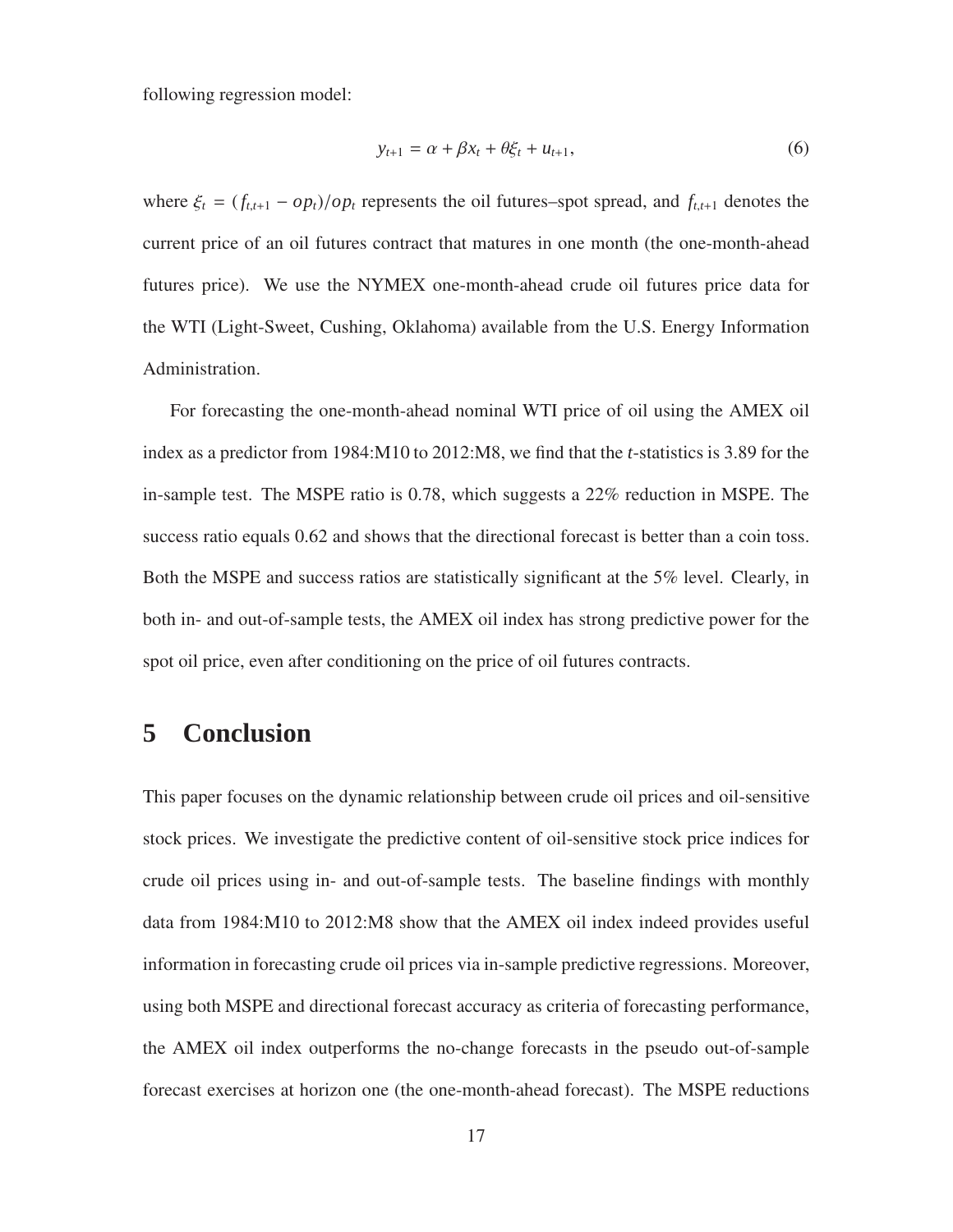are between 22% to 28% for forecasting nominal oil price, while the reductions are up to 26% for forecasting real oil prices. Moreover, the one-month-ahead forecasts based on the AMEX oil index have higher directional accuracy than tossing a coin. Both the MSPE reductions and the directional accuracy are statistically significant. We have also examined the MSCI world sector indices with a shorter sample span from 1995:M1 to 2012:M8 as a sensitive analysis and found that the MSCI world energy sector indices (Energy, Energy Equipment  $&$  Services, and Oil  $&$  Gas) have strong in-sample and out-of-sample predictive power. However, the evidence also shows that the transportation sector stock price does not forecast oil prices well.

Our results are quite robust with respect to different measures of crude oil prices (WTI, Brent, Dubai, and World Average), a variety of model validation periods, diverse estimation schemes, and a range of sample periods. Finally, we find that oil-sensitive stock prices contain substantial additional information beyond that found in oil futures prices.

The novelty of the current paper is that it proposes a new and valuable predictor, which reflects timely market information and is readily available, for forecasting short-run oil price movements. As stock prices are not subject to revision, the proposed predictor can be used in real-time data forecasts and can be extended to incorporate even higher frequencies. The evidence provided in the current paper is thus of particular interest to market investors and policy makers given that oil futures prices typically fail to provide accurate predictions.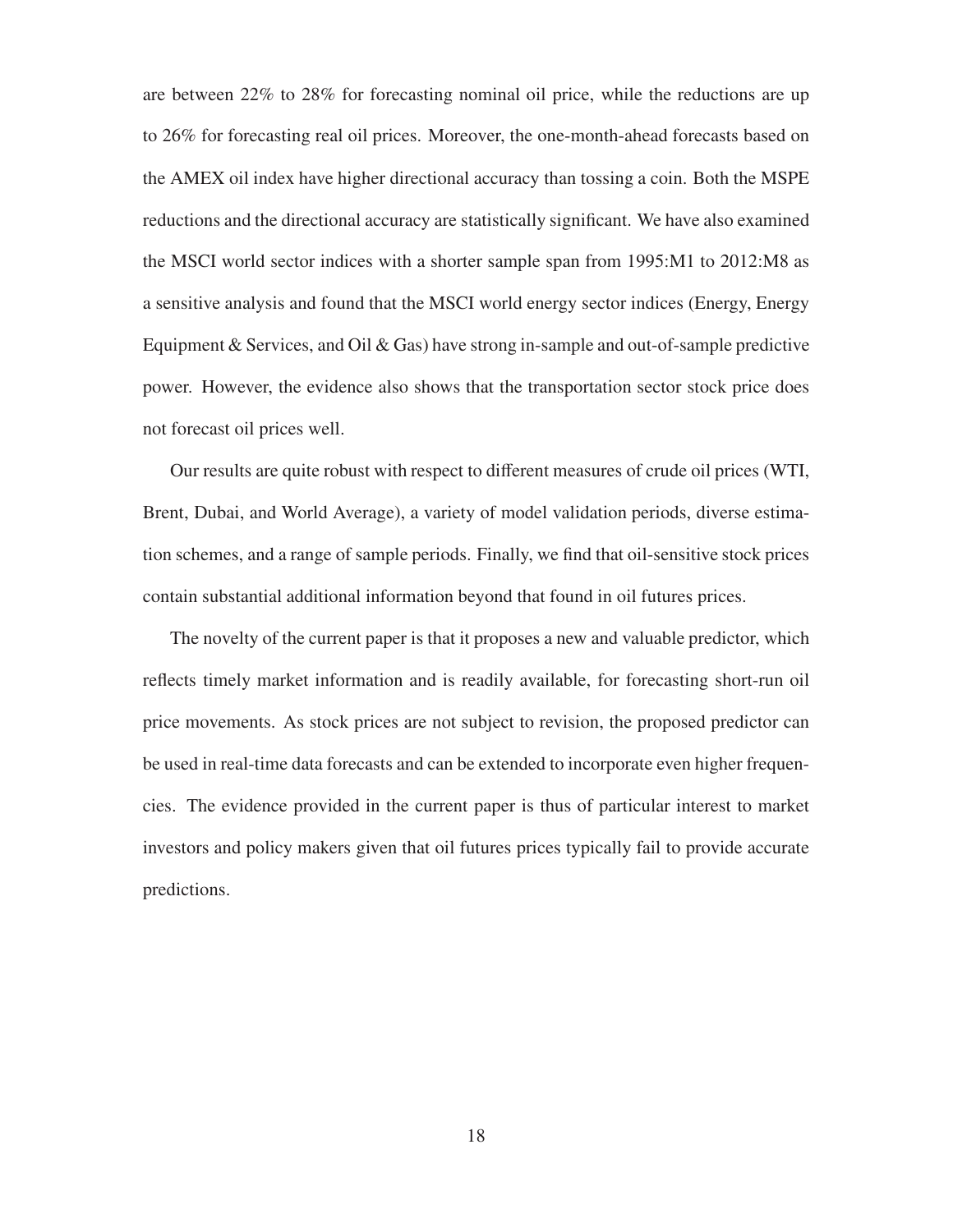# **References**

- Alquist, Ron and Kilian, Lutz (2010), "What do we learn from the price of crude oil futures?", *Journal of Applied Econometrics*, 25(4), 539 – 573.
- Alquist, Ron, Kilian, Lutz, and Vigfusson, Robert J. (2012), "Forecasting the price of oil", in G. Elliott and A. Timmermann (eds.), *forthcoming, Handbook of Economic Forecasting*, volume 2, Amsterdam: North-Holland.
- Andrews, Donald W. K. (1993), "Tests for parameter instability and structural change with unknown change point", *Econometrica*, 61(4), 821–856.
- Apergis, Nicholas and Miller, Stephen M. (2008), "Do structural oil-market shocks affect stock prices?", *Energy Economics*, 31(4), 569–575.
- Baumeister, Christiane and Kilian, Lutz (2012a), "Real-time analysis of oil price risks using forecast scenarios", *Working Papers 2012-1, Bank of Canada*.
- (2012b), "Real-time forecasts of the real price of oil", *Journal of Business and Economic Statistics*, 30(2), 326–336.
- (2013), "What central bankers need to know about forecasting oil prices", *mimeo, University of Michigan*.
- Chen, Yu-Chin, Rogoff, Kenneth S., and Rossi, Barbara (2010), "Can exchange rates forecast commodity prices?", *The Quarterly Journal of Economics*, 125(3), 1145–1194.
- Clark, Todd E. and West, Kenneth D. (2007), "Approximately normal tests for equal predictive accuracy in nested models", *Journal of Econometrics*, 138(1), 291–311.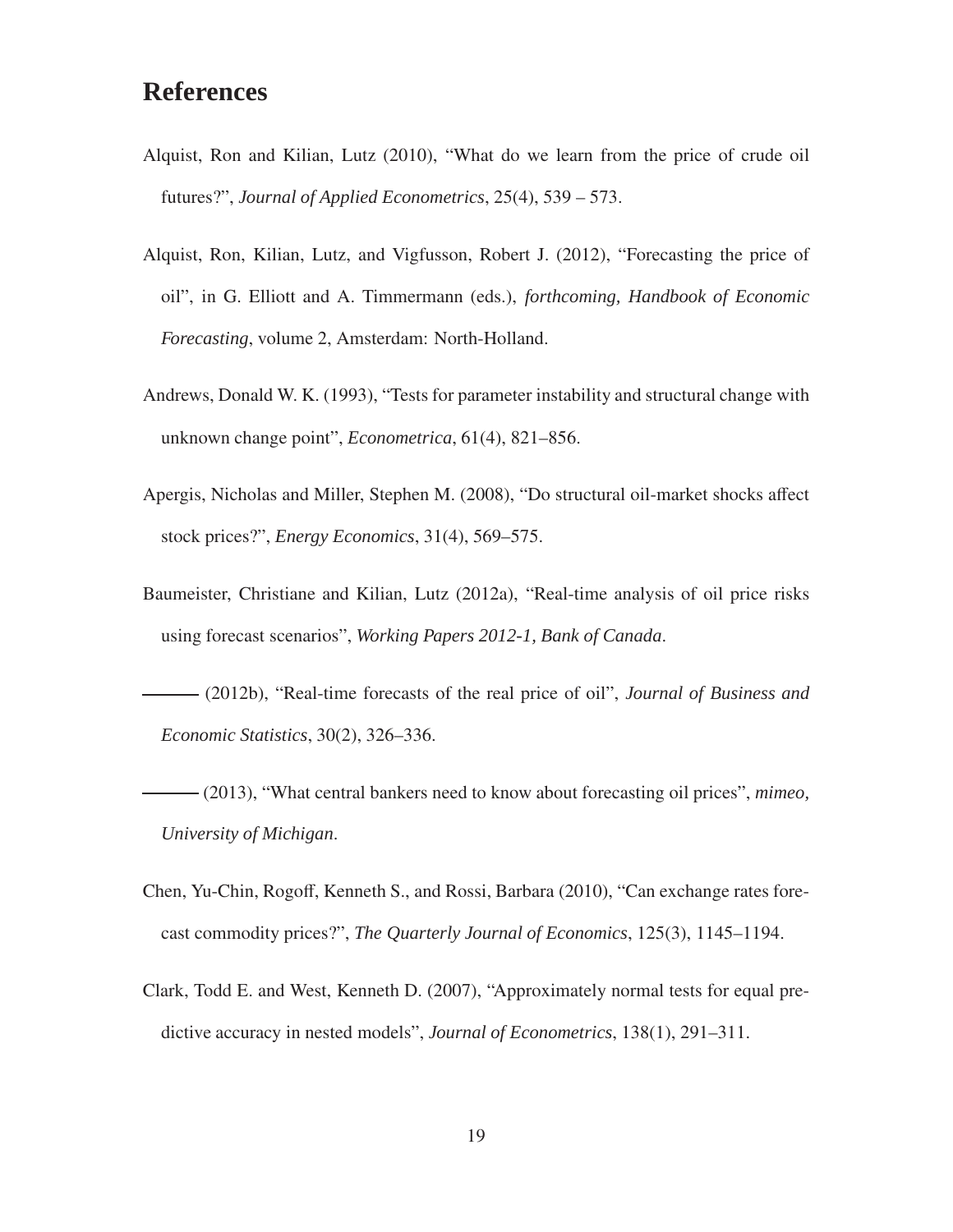- Diebold, F.X. and Mariano, R.S. (1995), "Comparing predictive accuracy", *Journal of Business and Economic Statistics*, 13, 253–263.
- Driesprong, Gerben, Jacobsen, Ben, and Maat, Benjamin (2008), "Striking oil: Another puzzle?", *Journal of Financial Economics*, 89(2), 307 – 327.
- El-Sharif, Idris, Brown, Dick, Burton, Bruce, Nixon, Bill, and Russell, Alex (2005), "Evidence on the nature and extent of the relationship between oil prices and equity values in the UK", *Energy Economics*, 27(6), 819 – 830.
- Elyasiani, Elyas, Mansur, Iqbal, and Odusami, Babatunde (2011), "Oil price shocks and industry stock returns", *Energy Economics*, 33(5), 966 – 974.
- Hammoudeh, Shawkat and Aleisa, Eisa (2004), "Dynamic relationships among GCC stock markets and NYMEX oil futures", *Contemporary Economic Policy*, 22(2), 250–269.
- Inoue, Atsushi and Kilian, Lutz (2004), "In-sample or out-of-sample tests of predictability: Which one should we use?", *Econometric Reviews*, 23(4), 371–402.
- Jones, Charles M and Kaul, Gautam (1996), "Oil and the stock markets", *Journal of Finance*, 51(2), 463–91.
- Kilian, Lutz and Lewis, Logan T. (2011), "Does the Fed respond to oil price shocks?", *Economic Journal*, 121(555), 1047–1072.
- Kilian, Lutz and Murphy, Dan (2012a), "The role of inventories and speculative trading in the global market for crude oil", *forthcoming, Journal of Applied Econometrics*.
- Kilian, Lutz and Murphy, Daniel P. (2012b), "Why agnostic sign restrictions are not enough: Understanding the dynamics of oil market VAR models", *Journal of the European Economic Association*, 10(5), 1166–1188.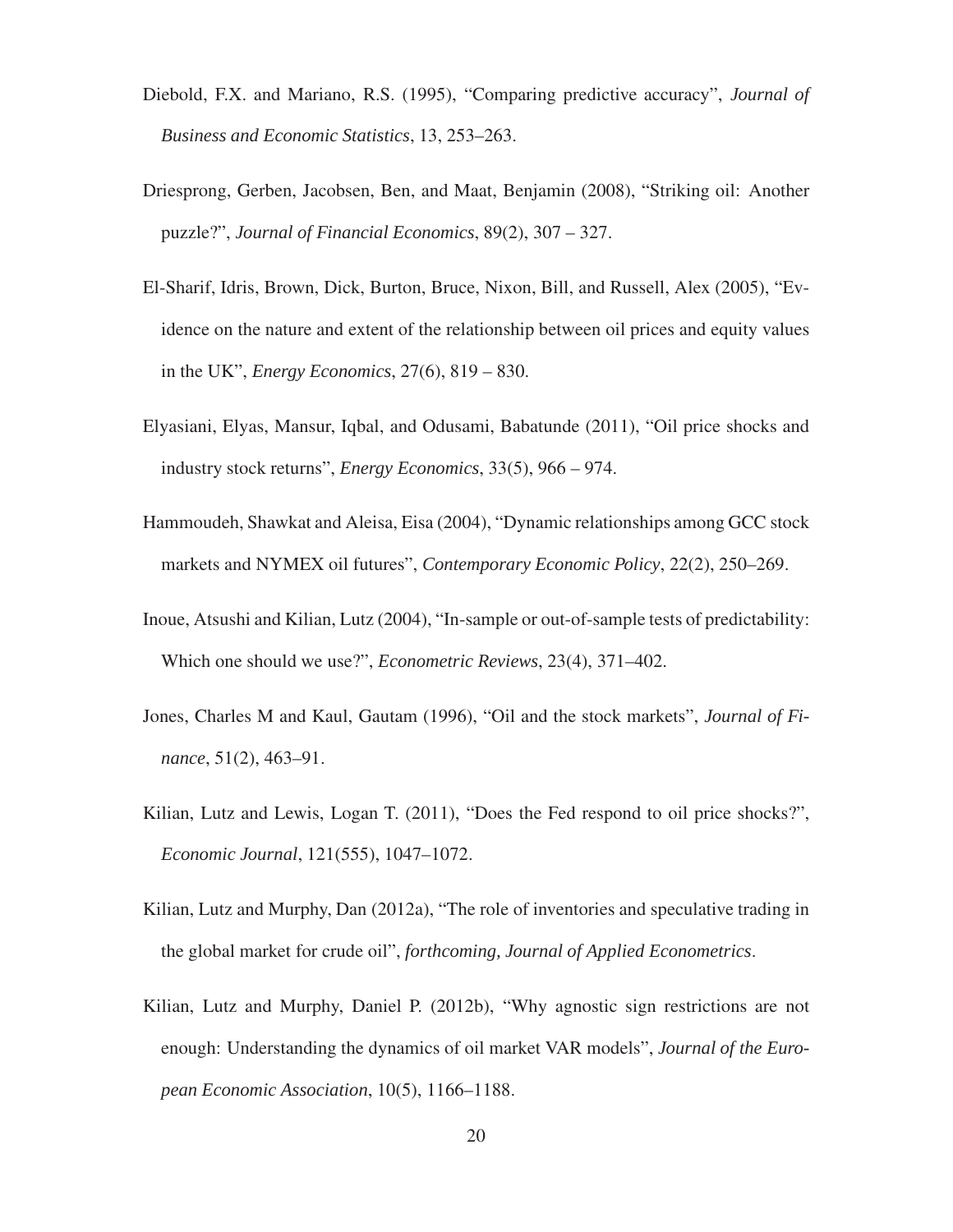- Kilian, Lutz and Park, Cheolbeom (2009), "The impact of oil price shocks on the U.S. stock market", *International Economic Review*, 50(4), 1267–1287.
- Kilian, Lutz and Vega, Clara (2011), "Do energy prices respond to U.S. macroeconomic news? a test of the hypothesis of predetermined energy prices", *The Review of Economics and Statistics*, 93(2), 660–671.
- Kilian, Lutz and Vigfusson, Robert J. (2011a), "Are the responses of the U.S. economy asymmetric in energy price increases and decreases?", *Quantitative Economics*, 2(3), 419–453.
- (2011b), "Nonlinearities in the oil price–output relationship", *Macroeconomic Dynamics*, 15(S3), 337–363.
- (2013), "Do oil prices help forecast U.S. real GDP? the role of nonlinearities and asymmetries", *Journal of Business* & *Economic Statistics*, 31(1), 78–93.
- Kling, John L. (1985), "Oil price shocks and stock market behavior", *The Journal of Portfolio Management*, 12(1), 34–39.
- Murat, Atilim and Tokat, Ekin (2009), "Forecasting oil price movements with crack spread futures", *Energy Economics*, 31(1), 85–90.
- Nandha, Mohan and Faff, Robert (2008), "Does oil move equity prices? a global view", *Energy Economics*, 30(3), 986 – 997.
- Narayan, Paresh Kumar and Sharma, Susan Sunila (2011), "New evidence on oil price and firm returns", *Journal of Banking and Finance*, 35(12), 3253 – 3262.
- Park, Jungwook and Ratti, Ronald A. (2008), "Oil price shocks and stock markets in the U.S. and 13 European countries", *Energy Economics*, 30(5), 2587 – 2608.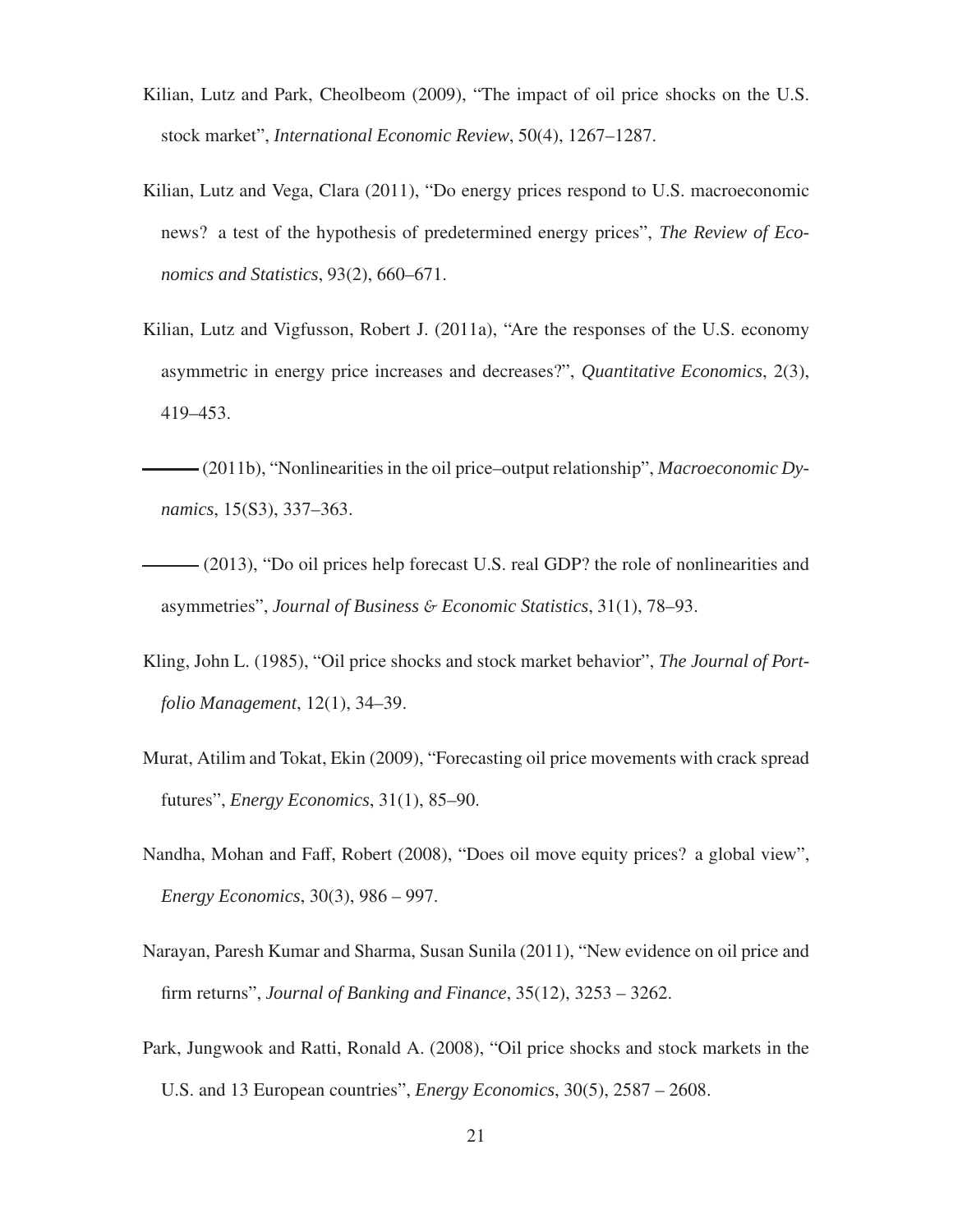- Pesaran, M. Hashem and Timmermann, Allan (2009), "Testing dependence among serially correlated multicategory variables", *Journal of the American Statistical Association*, 104(485), 325–337.
- Reeve, Trevor A. and Vigfusson, Robert J. (2011), "Evaluating the forecasting performance of commodity futures prices", International Finance Discussion Papers, Board of Governors of the Federal Reserve System 1025, URL: http://ideas.repec.org/ p/fip/fedgif/1025.html.
- Sadorsky, Perry (1999), "Oil price shocks and stock market activity", *Energy Economics*,  $21(5)$ , 449 – 469.
- Scholtens, Bert and Yurtsever, Cenk (2012), "Oil price shocks and European industries", *Energy Economics*, 34(4), 1187 – 1195.
- Ye, Michael, Zyren, John, and Shore, Joanne (2005), "A monthly crude oil spot price forecasting model using relative inventories", *International Journal of Forecasting*, 21(3),  $491 - 501$ .
- (2006), "Forecasting short-run crude oil price using high- and low-inventory variables", *Energy Policy*, 34(17), 2736–2743.
- Zhang, Yue-Jun and Wei, Yi-Ming (2011), "The dynamic influence of advanced stock market risk on international crude oil returns: an empirical analysis", *Quantitative Finance*, 11(7), 967–978.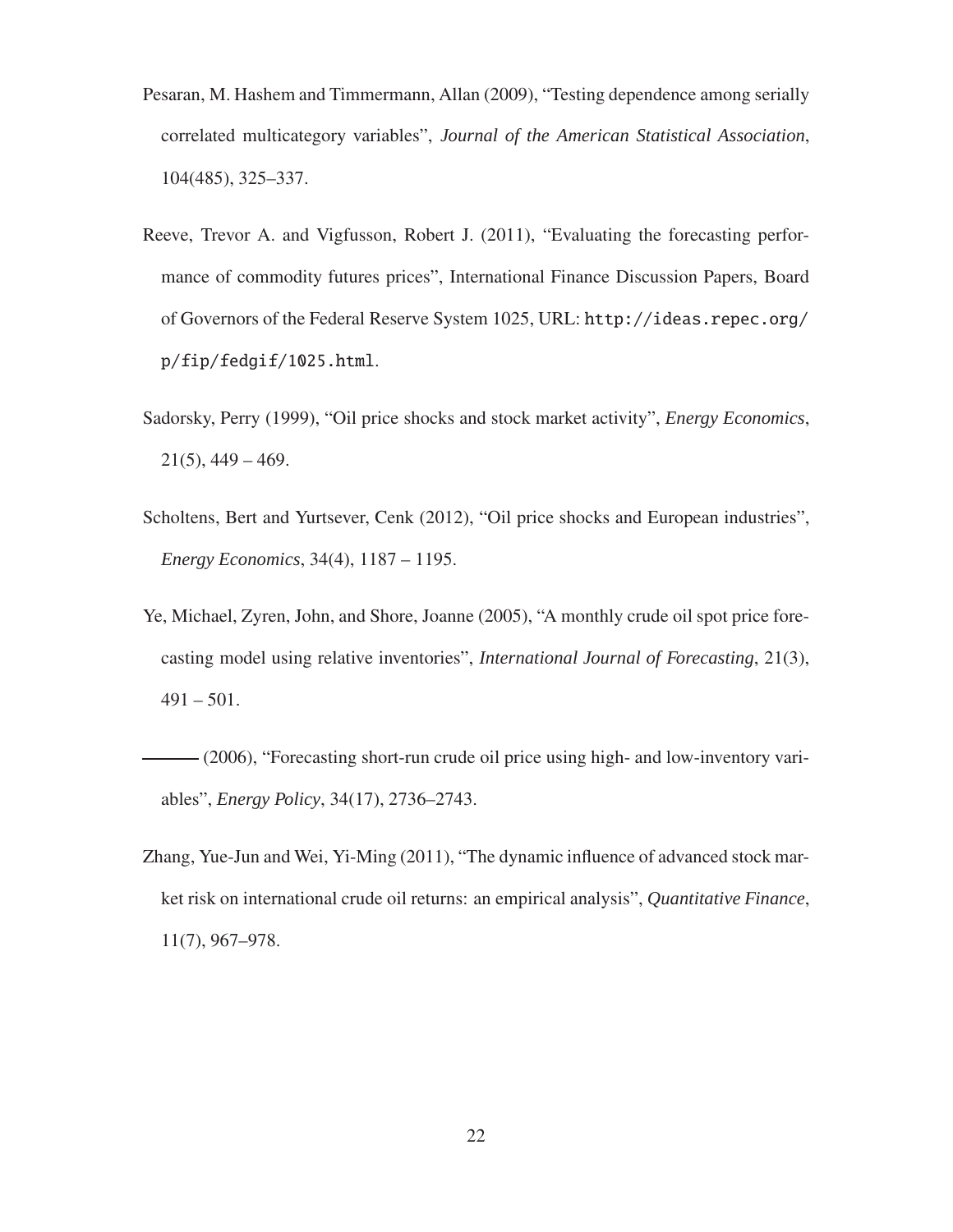| Company Name                     | Symbol     |
|----------------------------------|------------|
| Anadarko Petroleum Corporation   | <b>APC</b> |
| BP plc                           | <b>BP</b>  |
| ConocoPhillips                   | <b>COP</b> |
| <b>Chevron Corporation</b>       | <b>CVX</b> |
| <b>Hess Corporation</b>          | <b>HES</b> |
| Marathon Oil Corporation         | <b>MRO</b> |
| Occidental Petroleum Corporation | OXY        |
| Petr                             | <b>PBR</b> |
| Phillips 66                      | <b>PSX</b> |
| <b>Total SA</b>                  | <b>TOT</b> |
| Valero Energy Corporation        | VLO        |
| <b>Exxon Mobil Corporation</b>   | XOM        |

Table 1: AMEX Oil Index Components

 $\overline{a}$ 

Table 2: Description of Data

| Variables                               | Code            | Source        |
|-----------------------------------------|-----------------|---------------|
| Baseline (1984M10-2012M8)               |                 |               |
| <b>WTI</b>                              | 11176AAZZFM17   | <b>IFS</b>    |
| <b>B</b> rent                           | 11276AAZZF      | <b>IFS</b>    |
| Dubai                                   | 46676AAZZF      | <b>IFS</b>    |
| World Average                           | 00176AAZZF      | <b>IFS</b>    |
| <b>AMEX Oil Index</b>                   | $\gamma$ XOI    | Yahoo Finance |
| S&P 500                                 | <b>^GSPC</b>    | Yahoo Finance |
| U.S. Consumer Price Index               | <b>CPIAUCSL</b> | <b>FRED</b>   |
| MSCI World Sector Index (1995M1-2012M8) |                 |               |
| $(1)$ Energy                            | M1DWE1\$        | Datastream    |
| $(1.1)$ Energy Equipment & Services     | M3DWES\$        | Datastream    |
| $(1.2)$ Oil & Gas                       | M3DWOG\$        | Datastream    |
| (2) Transportation                      | M2DWTR\$        | Datastream    |
| $(2.1)$ Air Freight & Logistics         | M3DWAF\$        | Datastream    |
| $(2.2)$ Airlines                        | M3DWAL\$        | Datastream    |
| $(2.3)$ Marine                          | M3DWMA\$        | Datastream    |
| $(2.4)$ Road & Rail                     | M3DWRR\$        | Datastream    |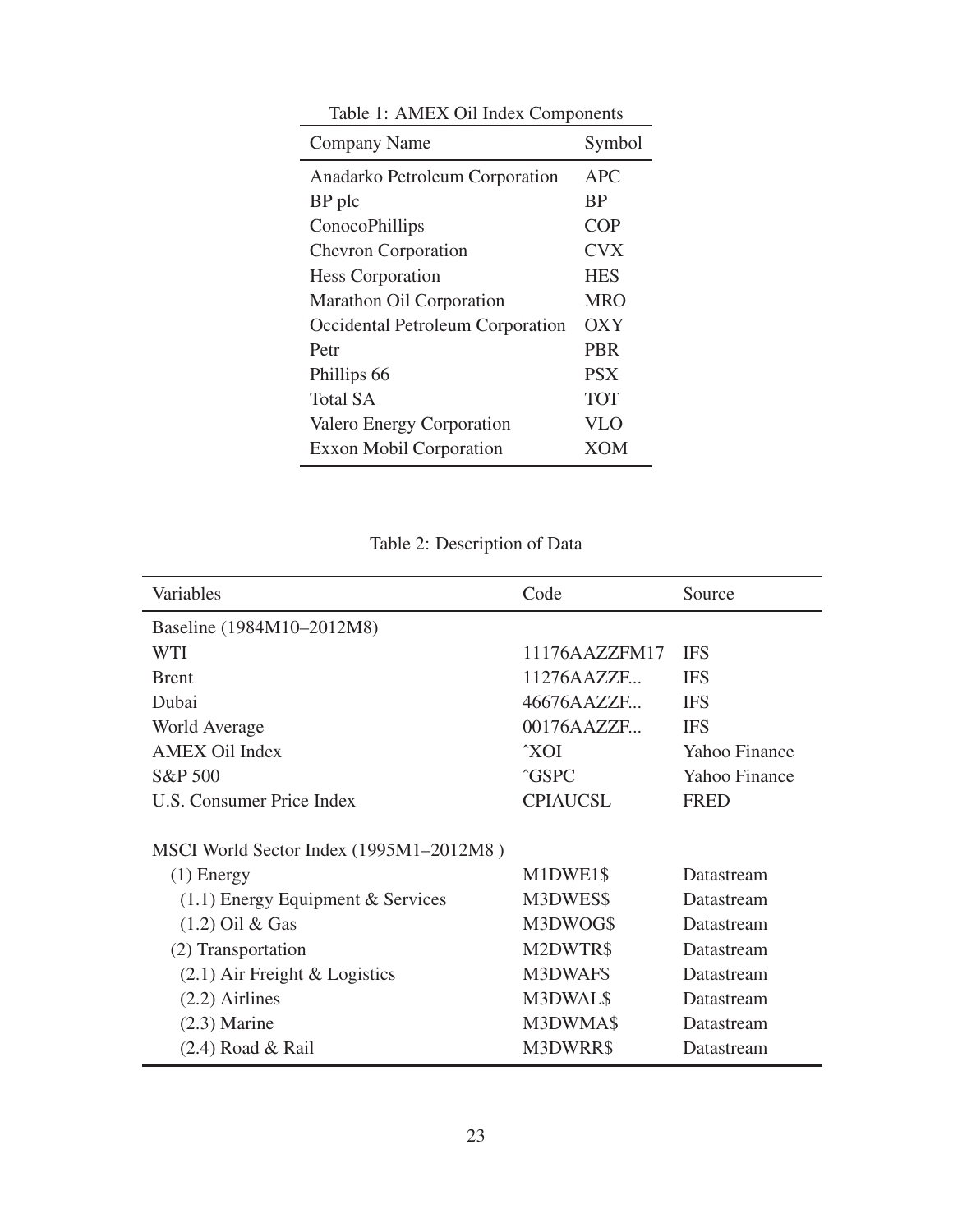|                             |               | <b>WTI</b> |         | <b>Brent</b>  |         |         |  |  |
|-----------------------------|---------------|------------|---------|---------------|---------|---------|--|--|
|                             | $\hat{\beta}$ | t-stat     | p-value | $\hat{\beta}$ | t-stat  | p-value |  |  |
| Baseline (1984:M10-2012:M8) |               |            |         |               |         |         |  |  |
| <b>AMEX Oil Index</b>       | 0.43          | 3.95       | 0.00    | 0.48          | 3.95    | 0.00    |  |  |
| S&P 500                     | 0.01          | 0.07       | 0.95    | 0.03          | 0.14    | 0.89    |  |  |
| MSCI (1995:M1-2012:M8)      |               |            |         |               |         |         |  |  |
| Energy                      | 0.28          | 2.51       | 0.01    | 0.36          | 3.17    | 0.00    |  |  |
| Energy Equip. & Services    | 0.22          | 2.82       | 0.00    | 0.27          | 3.28    | 0.00    |  |  |
| Oil & Gas                   | 0.26          | 2.36       | 0.02    | 0.34          | 3.03    | 0.00    |  |  |
| Transportation              | 0.16          | 0.95       | 0.34    | 0.25          | 1.49    | 0.14    |  |  |
| Air Freight & Logistics     | 0.05          | 0.46       | 0.65    | 0.09          | 0.80    | 0.43    |  |  |
| <b>Airlines</b>             | 0.10          | 1.03       | 0.30    | 0.19          | 1.99    | 0.05    |  |  |
| Marine                      | 0.20          | 1.69       | 0.09    | 0.23          | 1.92    | 0.05    |  |  |
| Road & Rail                 | 0.03          | 0.19       | 0.85    | 0.10          | 0.63    | 0.53    |  |  |
|                             |               | Dubai      |         |               | Average |         |  |  |
|                             | $\hat{\beta}$ | t-stat     | p-value | $\hat{\beta}$ | t-stat  | p-value |  |  |
| Baseline (1984:M10-2012:M8) |               |            |         |               |         |         |  |  |
| <b>AMEX Oil Index</b>       | 0.51          | 4.53       | 0.00    | 0.47          | 4.20    | 0.00    |  |  |
| S&P 500                     | 0.03          | 0.15       | 0.88    | 0.02          | 0.11    | 0.92    |  |  |
| MSCI (1995:M1-2012:M8)      |               |            |         |               |         |         |  |  |
| Energy                      | 0.34          | 3.25       | 0.00    | 0.32          | 2.99    | 0.00    |  |  |
| Energy Equip. & Services    | 0.25          | 3.33       | 0.00    | 0.25          | 3.17    | 0.00    |  |  |
| Oil & Gas                   | 0.33          | 3.11       | 0.00    | 0.31          | 2.85    | 0.00    |  |  |
| Transportation              | 0.22          | 1.39       | 0.16    | 0.20          | 1.28    | 0.20    |  |  |
| Air Freight & Logistics     | 0.09          | 0.83       | 0.41    | 0.08          | 0.69    | 0.49    |  |  |
| <b>Airlines</b>             | 0.17          | 1.91       | 0.06    | 0.15          | 1.63    | 0.10    |  |  |
| Marine                      | 0.22          | 1.93       | 0.05    | 0.22          | 1.87    | 0.06    |  |  |
| Road & Rail                 | 0.07          | 0.47       | 0.64    | 0.06          | 0.42    | 0.67    |  |  |

Table 3: In-sample Predictability of Nominal Oil Prices

Note: The predictive regression model is  $y_{t+1} = \alpha + \beta x_t + u_{t+1}$ , where  $y_t$  is the percentage change in nominal crude oil prices, and *x<sup>t</sup>* represents the nominal oil-sensitive stock return. Values in bold type indicate statistical significance at the 5% level; 0.00 indicates the value is smaller than 0.005.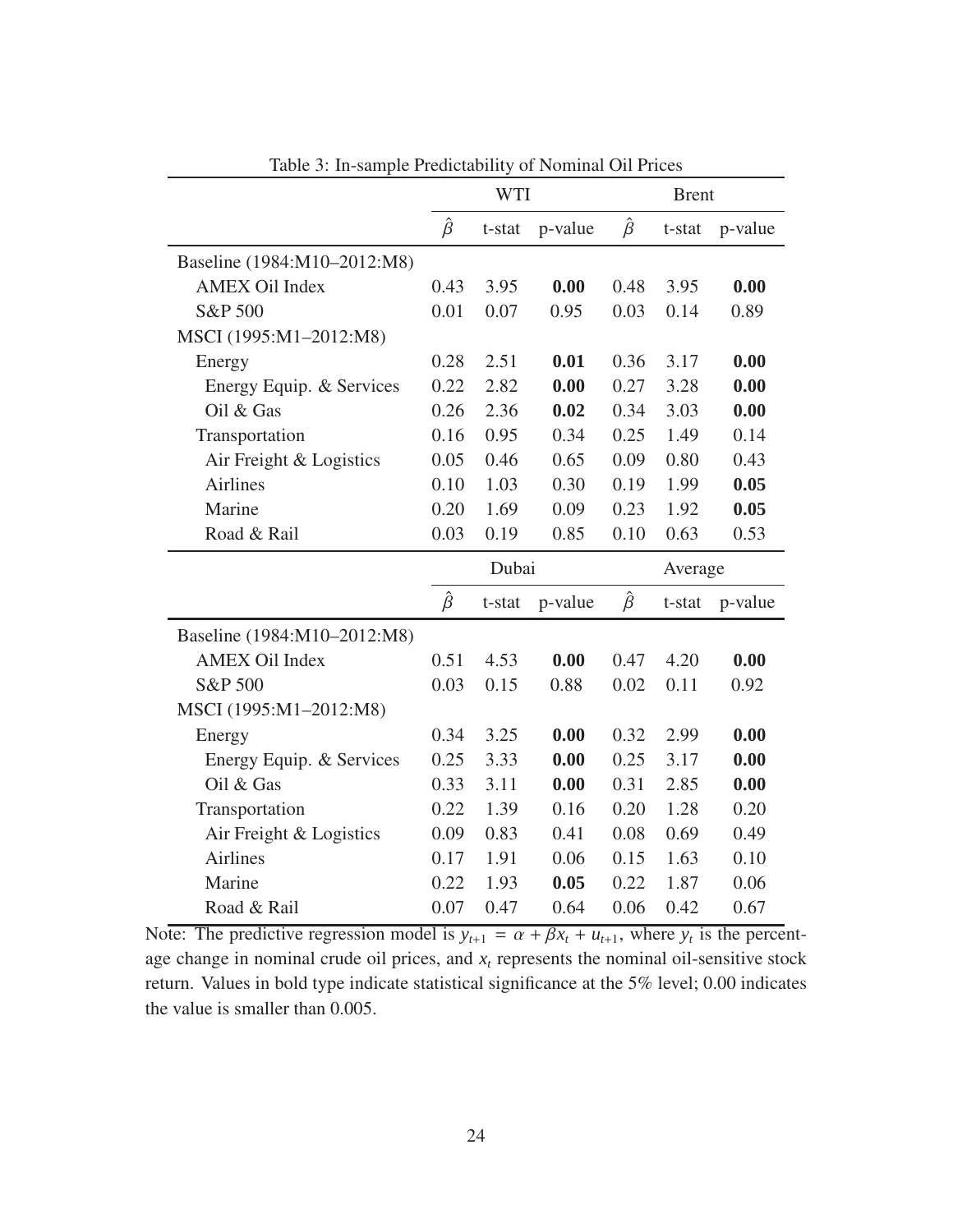|                             |               | <b>WTI</b> |         | <b>Brent</b>  |         |         |  |  |
|-----------------------------|---------------|------------|---------|---------------|---------|---------|--|--|
|                             | $\hat{\beta}$ | t-stat     | p-value | $\hat{\beta}$ | t-stat  | p-value |  |  |
| Baseline (1984:M10-2012:M8) |               |            |         |               |         |         |  |  |
| <b>AMEX Oil Index</b>       | 0.42          | 4.00       | 0.00    | 0.47          | 4.03    | 0.00    |  |  |
| S&P 500                     | 0.00          | 0.03       | 0.98    | 0.02          | 0.12    | 0.90    |  |  |
| MSCI (1995:M1-2012:M8)      |               |            |         |               |         |         |  |  |
| Energy                      | 0.26          | 2.41       | 0.02    | 0.34          | 3.15    | 0.00    |  |  |
| Energy Equip. & Services    | 0.21          | 2.79       | 0.01    | 0.26          | 3.29    | 0.00    |  |  |
| Oil & Gas                   | 0.24          | 2.23       | 0.03    | 0.33          | 3.00    | 0.00    |  |  |
| Transportation              | 0.14          | 0.89       | 0.37    | 0.24          | 1.50    | 0.13    |  |  |
| Air Freight & Logistics     | 0.04          | 0.40       | 0.69    | 0.09          | 0.79    | 0.43    |  |  |
| <b>Airlines</b>             | 0.09          | 1.00       | 0.32    | 0.18          | 2.01    | 0.04    |  |  |
| Marine                      | 0.20          | 1.71       | 0.09    | 0.23          | 1.96    | 0.05    |  |  |
| Road & Rail                 | 0.01          | 0.06       | 0.95    | 0.09          | 0.58    | 0.56    |  |  |
|                             |               | Dubai      |         |               | Average |         |  |  |
|                             | $\hat{\beta}$ | t-stat     | p-value | $\hat{\beta}$ | t-stat  | p-value |  |  |
| Baseline (1984:M10-2012:M8) |               |            |         |               |         |         |  |  |
| <b>AMEX Oil Index</b>       | 0.49          | 4.64       | 0.00    | 0.45          | 4.29    | 0.00    |  |  |
| S&P 500                     | 0.02          | 0.11       | 0.91    | 0.01          | 0.08    | 0.94    |  |  |
| MSCI (1995:M1-2012:M8)      |               |            |         |               |         |         |  |  |
| Energy                      | 0.32          | 3.22       | 0.00    | 0.30          | 2.95    | 0.00    |  |  |
| Energy Equip. & Services    | 0.24          | 3.32       | 0.00    | 0.24          | 3.17    | 0.00    |  |  |
| Oil & Gas                   | 0.31          | 3.07       | 0.00    | 0.29          | 2.79    | 0.01    |  |  |
| Transportation              | 0.20          | 1.37       | 0.17    | 0.19          | 1.25    | 0.21    |  |  |
| Air Freight & Logistics     | 0.09          | 0.80       | 0.43    | 0.07          | 0.66    | 0.51    |  |  |
| <b>Airlines</b>             | 0.16          | 1.91       | 0.06    | 0.14          | 1.63    | 0.10    |  |  |
| Marine                      | 0.22          | 1.96       | 0.05    | 0.21          | 1.90    | 0.06    |  |  |
| Road & Rail                 |               |            |         |               |         |         |  |  |

Table 4: In-sample Predictability of Real Oil Prices

Note: The predictive regression model is  $y_{t+1} = \alpha + \beta x_t + u_{t+1}$ , where  $y_t$  is the percentage change in real crude oil prices, and  $x_t$  represents the real oil-sensitive stock return. Values in bold type indicate statistical significance at the 5% level; 0.00 indicates that the value is smaller than 0.005.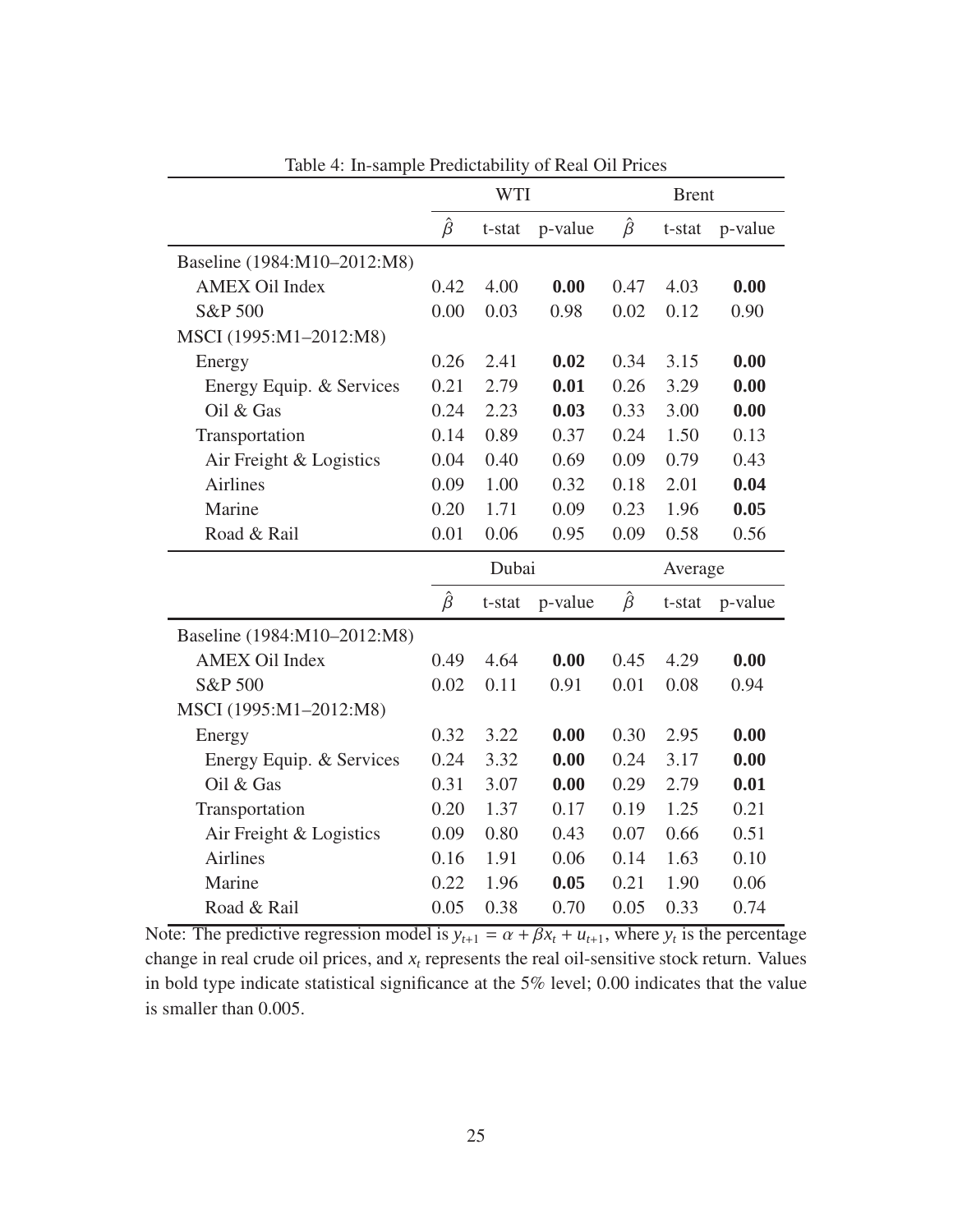|         |                                   | <b>WTI</b>     |             | <b>Brent</b>   |             | Dubai          |             | Average        |  |  |  |  |
|---------|-----------------------------------|----------------|-------------|----------------|-------------|----------------|-------------|----------------|--|--|--|--|
|         | <b>MSPE</b>                       | <b>Success</b> | <b>MSPE</b> | <b>Success</b> | <b>MSPE</b> | <b>Success</b> | <b>MSPE</b> | <b>Success</b> |  |  |  |  |
| Horizon | Ratio                             | Ratio          | Ratio       | Ratio          | Ratio       | Ratio          | Ratio       | Ratio          |  |  |  |  |
| $h=1$   | 0.78                              | 0.63           | 0.76        | 0.62           |             | 0.72<br>0.61   |             | 0.63           |  |  |  |  |
| 3       | 0.95                              | 0.57           | 0.94        | 0.57           | 0.92        | 0.60           | 0.94        | 0.57           |  |  |  |  |
| 6       | 1.02                              | 0.54           | 1.01        | 0.56           | 1.00        | 0.55           | 1.01        | 0.55           |  |  |  |  |
| 9       | 1.04                              | 0.53           | 1.01        | 0.55           | 1.01        | 0.56           | 1.02        | 0.54           |  |  |  |  |
| 12      | 1.04                              | 0.53           | 0.99        | 0.54           | 0.98        | 0.58           | 1.00        | 0.56           |  |  |  |  |
|         | Forecasting Real Crude Oil Prices |                |             |                |             |                |             |                |  |  |  |  |
|         |                                   | WTI            |             | <b>Brent</b>   |             | Dubai          | Average     |                |  |  |  |  |
|         | <b>MSPE</b>                       | <b>Success</b> | <b>MSPE</b> | <b>Success</b> | <b>MSPE</b> | <b>Success</b> | <b>MSPE</b> | <b>Success</b> |  |  |  |  |
| Horizon | Ratio                             | Ratio          | Ratio       | Ratio          | Ratio       | Ratio          | Ratio       | Ratio          |  |  |  |  |
| $h=1$   | 0.80                              | 0.62           | 0.79        | 0.65           | 0.74        | 0.63           | 0.77        | 0.63           |  |  |  |  |
| 3       | 0.95                              | 0.54           | 0.94        | 0.53           | 0.93        | 0.55           | 0.94        | 0.52           |  |  |  |  |
| 6       | 1.01                              | 0.52           | 1.00        | 0.51           | 0.99        | 0.51           | 1.00        | 0.52           |  |  |  |  |
| 9       | 1.03                              | 0.54           | 1.01        | 0.55           | 1.00        | 0.58           | 1.01        | 0.57           |  |  |  |  |
|         |                                   |                |             |                |             |                |             |                |  |  |  |  |

Table 5: Out-of-sample Predictability Test Results: The AMEX oil Index as the Predictor

Forecasting Nominal Crude Oil Prices

Note: The forecast evaluation period is 1991:M1–2012:M8, and the initial estimation window is 1984:M10–1990:M12. A recursive estimation scheme is used. The MSPE ratio represents MSPE(M*S P*)  $\frac{\text{MSPE}(\mathcal{M}^S)}{\text{MSPE}(\mathcal{M}^{NC})}$ , where  $\mathcal{M}^{NC}$  and  $\mathcal{M}^{SP}$  denote the no-change forecast and the predictive regression model based on the oil-sensitive stock price, respectively. The success ratio is constructed using the proportion of forecasts that correctly predict the sign of the change in the oil price. The statistical significance of the MSPE ratio is inferred from pairwise tests of the null hypothesis of equal predictive accuracy with the no-change forecast. Values in bold type designate that both the bootstrap Diebold–Mariano test and bootstrap Clark–West test statistics indicated statistical significance at the 5% level. The sign test for the success ratio is based on Pesaran and Timmermann (2009). The values in bold type again indicate statistical significance at the 5% level.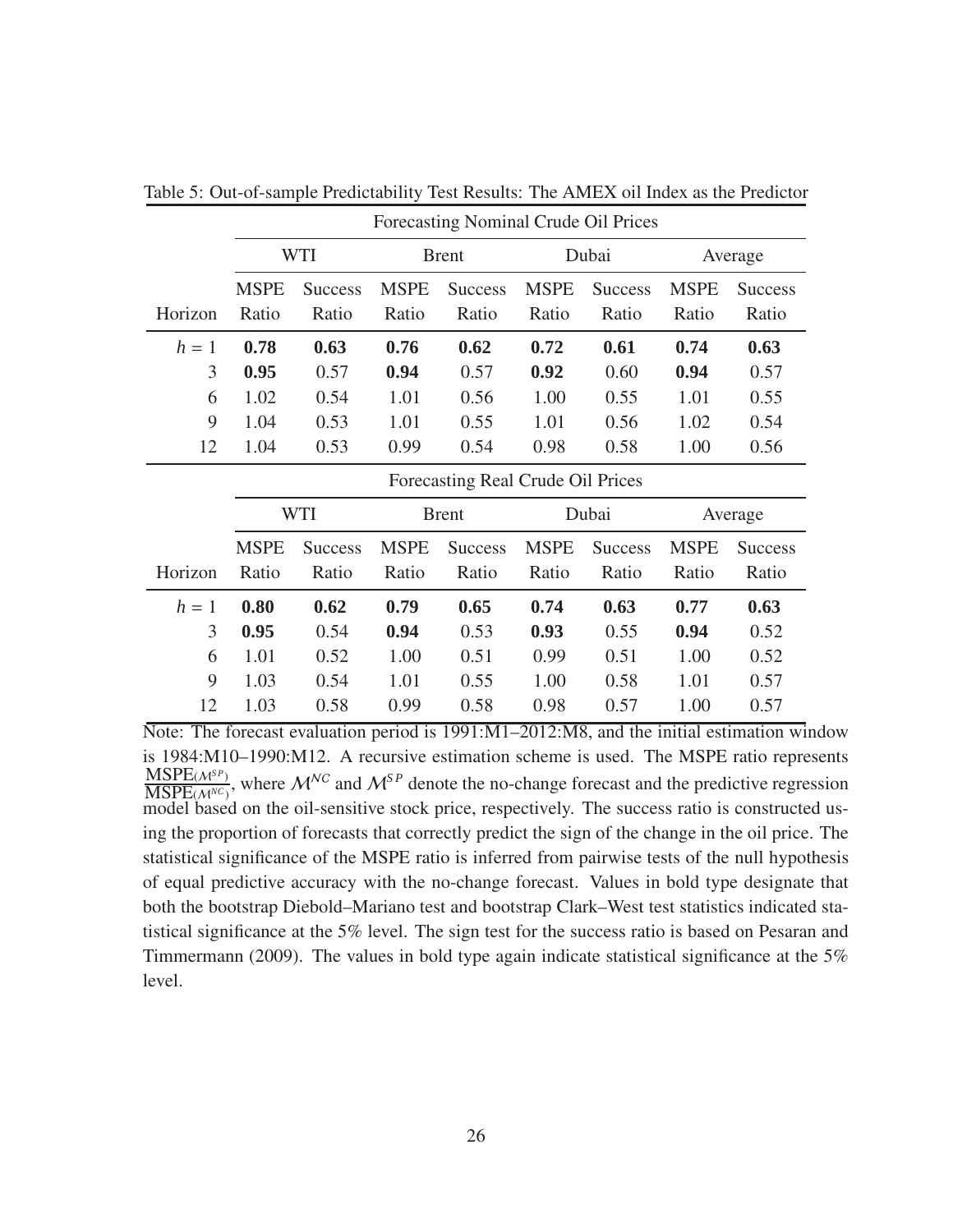|                          |             | Forecasting Nominal Crude Oil Prices (Forecasting Horizon $h = 1$ ) |             |                |             |                |             |                |  |  |  |  |
|--------------------------|-------------|---------------------------------------------------------------------|-------------|----------------|-------------|----------------|-------------|----------------|--|--|--|--|
|                          |             | <b>WTI</b>                                                          |             | <b>Brent</b>   |             | Dubai          |             | Average        |  |  |  |  |
|                          | <b>MSPE</b> | <b>Success</b>                                                      | <b>MSPE</b> | <b>Success</b> | <b>MSPE</b> | <b>Success</b> | <b>MSPE</b> | <b>Success</b> |  |  |  |  |
| Horizon                  | Ratio       | Ratio                                                               | Ratio       | Ratio          | Ratio       | Ratio          | Ratio       | Ratio          |  |  |  |  |
| MSCI (1995:M1-2012:M8)   |             |                                                                     |             |                |             |                |             |                |  |  |  |  |
| Energy                   | 0.90        | 0.66                                                                | 0.86        | 0.68           | 0.84        | 0.69           | 0.86        | 0.66           |  |  |  |  |
| Energy Equip. & Services | 0.89        | 0.64                                                                | 0.85        | 0.62           | 0.83        | 0.66           | 0.85        | 0.65           |  |  |  |  |
| Oil & Gas                | 0.91        | 0.66                                                                | 0.87        | 0.66           | 0.86        | 0.69           | 0.88        | 0.67           |  |  |  |  |
| Transportation           | 1.00        | 0.60                                                                | 0.97        | 0.60           | 0.98        | 0.63           | 0.98        | 0.61           |  |  |  |  |
| Air Freight & Logistics  | 1.04        | 0.63                                                                | 1.02        | 0.60           | 1.02        | 0.63           | 1.03        | 0.61           |  |  |  |  |
| <b>Airlines</b>          | 1.02        | 0.66                                                                | 1.01        | 0.59           | 1.00        | 0.66           | 1.01        | 0.64           |  |  |  |  |
| Marine                   | 0.96        | 0.63                                                                | 0.94        | 0.60           | 0.93        | 0.63           | 0.94        | 0.63           |  |  |  |  |
| Road & Rail              | 1.04        | 0.58                                                                | 1.01        | 0.59           | 1.03        | 0.59           | 1.03        | 0.59           |  |  |  |  |

Table 6: Out-of-sample Predictability Test Results: The MSCI Sector Indices as the Predictors

Note: The forecast evaluation period is 1991:M1–2012:M8, and the initial estimation window is 1984:M10– 1990:M12. A recursive estimation scheme is used. The MSPE ratio represents  $\frac{\text{MSPE}(M^{SP})}{\text{MSPE}(M^{NC})}$ , where  $M^{NC}$  and  $M^{SP}$  denote the no-change forecast and the predictive regression model based on the oil-sensitive stock price, respectively. The success ratio is constructed using the proportion of forecasts that correctly predict the sign of the change in the oil price. The statistical significance of the MSPE ratio is inferred from pairwise tests of the null hypothesis of equal predictive accuracy with the no-change forecast. Values in bold type designate that both the bootstrap Diebold–Mariano test and bootstrap Clark–West test statistics indicated statistical significance at the 5% level. The sign test for the success ratio is based on Pesaran and Timmermann (2009). The values in bold type again indicate statistical significance at the 5% level.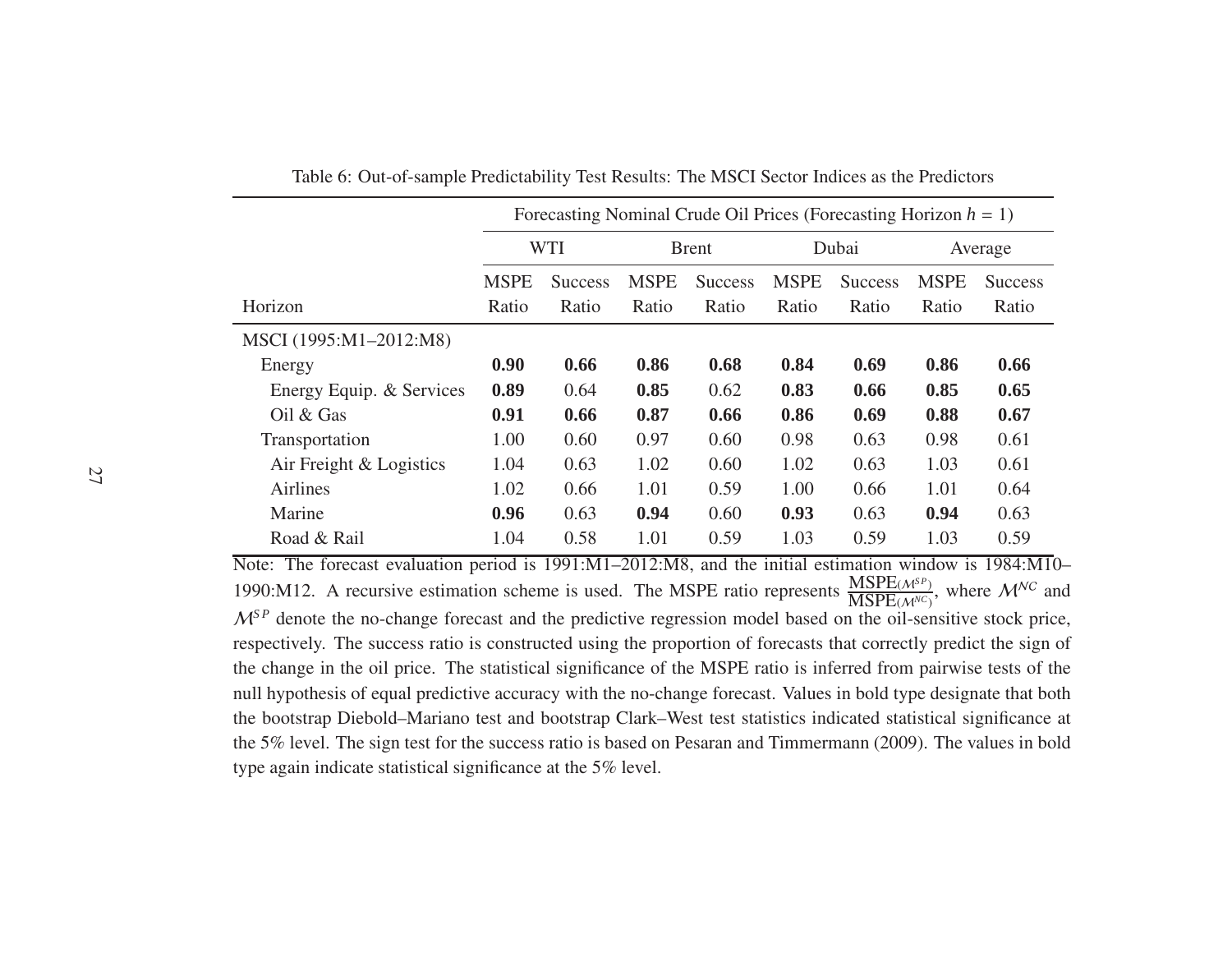|                          |             | Forecasting Real Crude Oil Prices (Forecasting Horizon $h = 1$ ) |             |                |             |                |             |                |  |  |  |  |
|--------------------------|-------------|------------------------------------------------------------------|-------------|----------------|-------------|----------------|-------------|----------------|--|--|--|--|
|                          |             | <b>WTI</b>                                                       |             | <b>Brent</b>   |             | Dubai          |             | Average        |  |  |  |  |
|                          | <b>MSPE</b> | <b>Success</b>                                                   | <b>MSPE</b> | <b>Success</b> | <b>MSPE</b> | <b>Success</b> | <b>MSPE</b> | <b>Success</b> |  |  |  |  |
| Horizon                  | Ratio       | Ratio                                                            | Ratio       | Ratio          | Ratio       | Ratio          | Ratio       | Ratio          |  |  |  |  |
| MSCI (1995:M1-2012:M8)   |             |                                                                  |             |                |             |                |             |                |  |  |  |  |
| Energy                   | 0.91        | 0.65                                                             | 0.87        | 0.63           | 0.86        | 0.66           | 0.87        | 0.65           |  |  |  |  |
| Energy Equip. & Services | 0.89        | 0.62                                                             | 0.86        | 0.62           | 0.84        | 0.66           | 0.86        | 0.65           |  |  |  |  |
| Oil $&$ Gas              | 0.92        | 0.65                                                             | 0.88        | 0.66           | 0.87        | 0.68           | 0.89        | 0.66           |  |  |  |  |
| Transportation           | 1.00        | 0.58                                                             | 0.97        | 0.58           | 0.98        | 0.61           | 0.98        | 0.59           |  |  |  |  |
| Air Freight & Logistics  | 1.03        | 0.59                                                             | 1.02        | 0.58           | 1.02        | 0.60           | 1.02        | 0.59           |  |  |  |  |
| Airlines                 | 1.02        | 0.59                                                             | 1.01        | 0.53           | 1.00        | 0.58           | 1.01        | 0.55           |  |  |  |  |
| Marine                   | 0.96        | 0.62                                                             | 0.94        | 0.60           | 0.93        | 0.66           | 0.94        | 0.62           |  |  |  |  |
| Road & Rail              | 1.04        | 0.54                                                             | 1.01        | 0.56           | 1.03        | 0.55           | 1.03        | 0.54           |  |  |  |  |

Table 7: Out-of-sample Predictability Test Results: The MSCI Sector Indices as the Predictors

Note: The forecast evaluation period is 1991:M1–2012:M8, and the initial estimation window is 1984:M10– 1990:M12. A recursive estimation scheme is used. The MSPE ratio represents  $\frac{\text{MSPE}(M^{SP})}{\text{MSPE}(M^{NC})}$ , where  $M^{NC}$  and  $M^{SP}$  denote the no-change forecast and the predictive regression model based on the oil-sensitive stock price, respectively. The success ratio is constructed using the proportion of forecasts that correctly predict the sign of the change in the oil price. The statistical significance of the MSPE ratio is inferred from pairwise tests of the null hypothesis of equal predictive accuracy with the no-change forecast. Values in bold type designate that both the bootstrap Diebold–Mariano test and bootstrap Clark–West test statistics indicated statistical significance at the 5% level. The sign test for the success ratio is based on Pesaran and Timmermann (2009). The values in bold type again indicate statistical significance at the 5% level.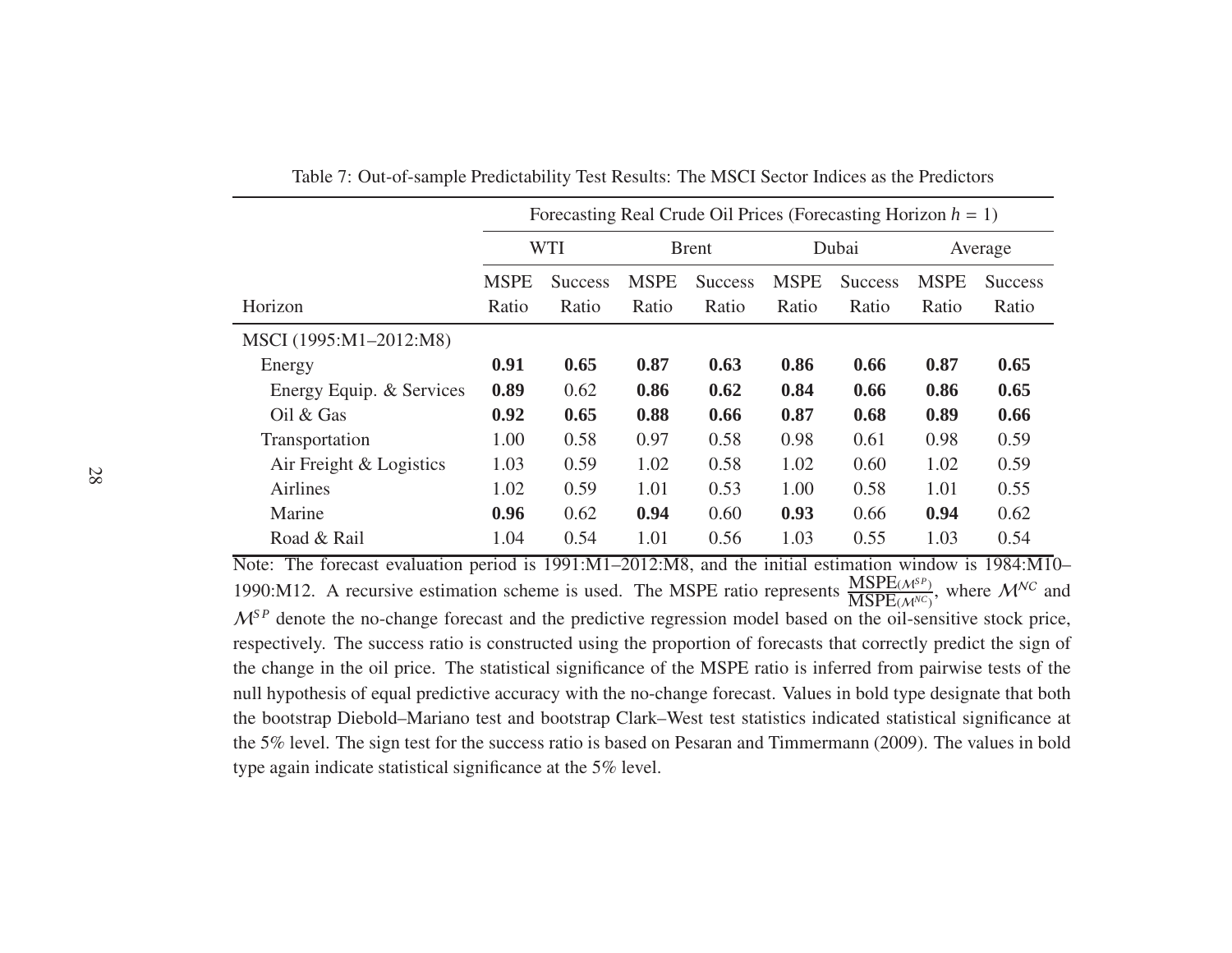|             |             | Forecasting Nominal Crude Oil Prices (Forecasting Horizon $h = 1$ ) |             |                |             |                |             |                |  |  |  |  |  |
|-------------|-------------|---------------------------------------------------------------------|-------------|----------------|-------------|----------------|-------------|----------------|--|--|--|--|--|
|             | WTI         |                                                                     |             | <b>Brent</b>   |             | Dubai          | Average     |                |  |  |  |  |  |
| Horizon     | <b>MSPE</b> | <b>Success</b>                                                      | <b>MSPE</b> | <b>Success</b> | <b>MSPE</b> | <b>Success</b> | <b>MSPE</b> | <b>Success</b> |  |  |  |  |  |
|             | Ratio       | Ratio                                                               | Ratio       | Ratio          | Ratio       | Ratio          | Ratio       | Ratio          |  |  |  |  |  |
| $P/R = 0.5$ | 0.76        | 0.73                                                                | 0.74        | 0.70           | 0.69        | 0.72           | 0.72        | 0.74           |  |  |  |  |  |
| $P/R = 1.0$ | 0.77        | 0.67                                                                | 0.76        | 0.66           | 0.71        | 0.67           | 0.74        | 0.67           |  |  |  |  |  |
| $P/R = 1.5$ | 0.77        | 0.65                                                                | 0.76        | 0.64           | 0.71        | 0.63           | 0.74        | 0.66           |  |  |  |  |  |
| $P/R = 2.0$ | 0.78        | 0.64                                                                | 0.76        | 0.62           | 0.71        | 0.61           | 0.74        | 0.64           |  |  |  |  |  |
| $P/R = 3.0$ | 0.78        | 0.63                                                                | 0.76        | 0.62           | 0.71        | 0.61           | 0.74        | 0.63           |  |  |  |  |  |

Table 8: Robustness Check: Out-of-sample Predictability Test Results based on the AMEX Oil Index with Different *P*/*R* Ratio

Forecasting Real Crude Oil Prices (Forecasting Horizon *h* = 1)

|             | WTI         |                |             | <b>Brent</b>   |             | Dubai          | Average     |                |  |
|-------------|-------------|----------------|-------------|----------------|-------------|----------------|-------------|----------------|--|
|             | <b>MSPE</b> | <b>Success</b> | <b>MSPE</b> | <b>Success</b> | <b>MSPE</b> | <b>Success</b> | <b>MSPE</b> | <b>Success</b> |  |
| Horizon     | Ratio       | Ratio          | Ratio       | Ratio          | Ratio       | Ratio          | Ratio       | Ratio          |  |
| $P/R = 0.5$ | 0.77        | 0.73           | 0.75        | 0.73           | 0.71        | 0.74           | 0.74        | 0.75           |  |
| $P/R = 1.0$ | 0.79        | 0.69           | 0.78        | 0.70           | 0.73        | 0.70           | 0.76        | 0.69           |  |
| $P/R = 1.5$ | 0.80        | 0.66           | 0.78        | 0.69           | 0.74        | 0.67           | 0.77        | 0.68           |  |
| $P/R = 2.0$ | 0.80        | 0.64           | 0.78        | 0.66           | 0.74        | 0.64           | 0.77        | 0.65           |  |
| $P/R = 3.0$ | 0.80        | 0.62           | 0.78        | 0.66           | 0.74        | 0.63           | 0.77        | 0.64           |  |

Note: A recursive estimation scheme is used. The MSPE ratio represents  $\frac{\text{MSPE}(\mathcal{M}^{\text{SP}})}{\text{MSPE}(\mathcal{M}^{\text{NC}})}$ , where  $M^{NC}$  and  $M^{SP}$  denote the no-change forecast and the predictive regression model based on the oil-sensitive stock price, respectively. The success ratio is constructed using the proportion of forecasts that correctly predict the sign of the change in the oil price. The statistical significance of the MSPE ratio is inferred from pairwise tests of the null hypothesis of equal predictive accuracy with the no-change forecast. Values in bold type designate that both the bootstrap Diebold–Mariano test and bootstrap Clark–West test statistics indicated statistical significance at the 5% level. The sign test for the success ratio is based on Pesaran and Timmermann (2009). The values in bold type again indicate statistical significance at the 5% level.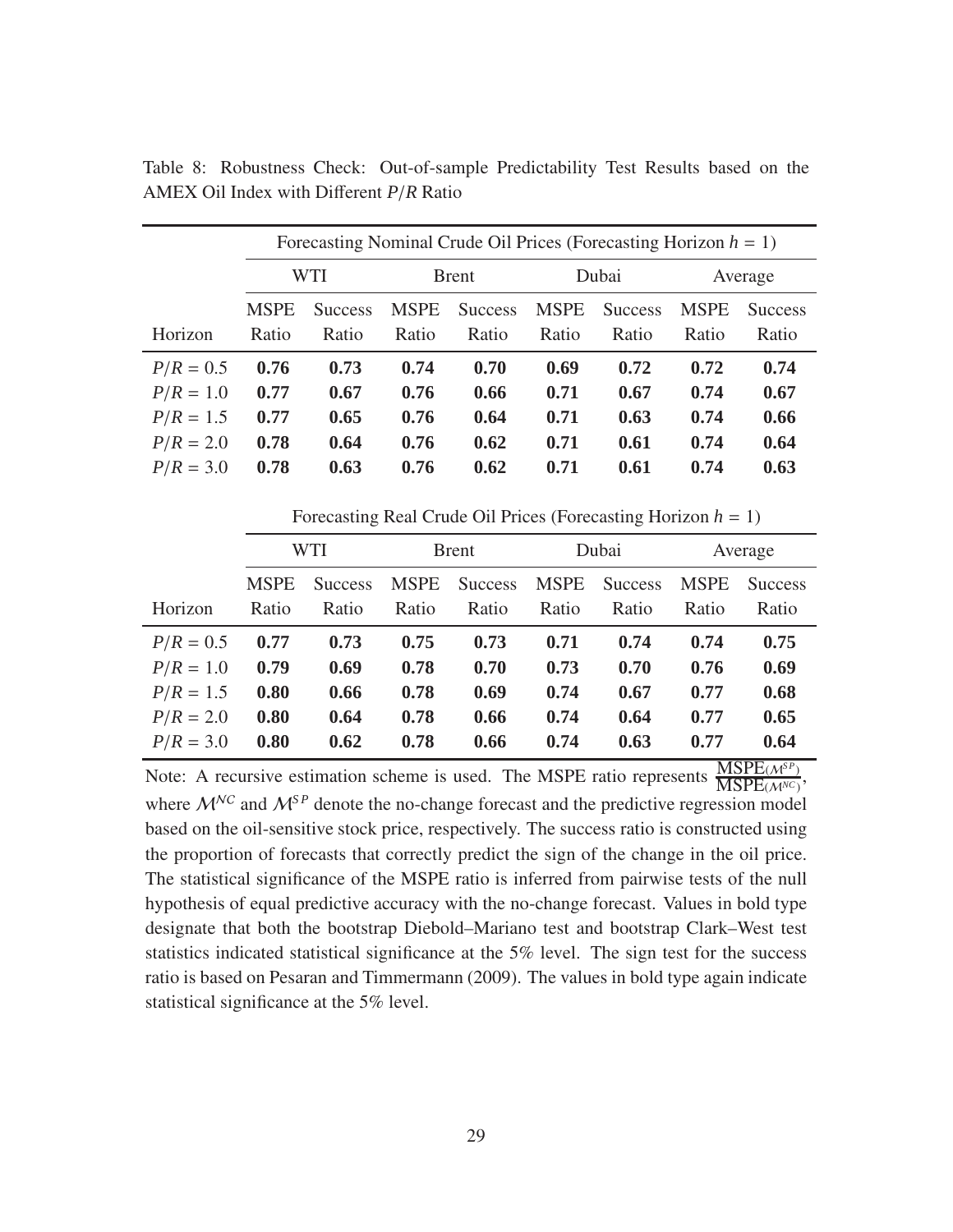|                                    | Forecasting Nominal Crude Oil Prices (Forecasting Horizon $h = 1$ ) |      |       |         |            |      |                          |         |            |                             |       |         |
|------------------------------------|---------------------------------------------------------------------|------|-------|---------|------------|------|--------------------------|---------|------------|-----------------------------|-------|---------|
|                                    | In-Sample <i>t</i> -statistics                                      |      |       |         |            |      | Out-of-Sample MSPE Ratio |         |            | Out-of-Sample Success Ratio |       |         |
|                                    | WTI                                                                 | Bent | Dubai | Average | <b>WTI</b> | Bent | Dubai                    | Average | <b>WTI</b> | Bent                        | Dubai | Average |
| <b>MSCI ACWI Sector Index</b>      |                                                                     |      |       |         |            |      |                          |         |            |                             |       |         |
| Energy                             | 2.71                                                                | 3.34 | 3.43  | 3.17    | 0.89       | 0.84 | 0.83                     | 0.85    | 0.68       | 0.67                        | 0.69  | 0.67    |
| Energy Equip. & Services           | 2.84                                                                | 3.29 | 3.35  | 3.19    | 0.88       | 0.85 | 0.83                     | 0.85    | 0.63       | 0.64                        | 0.66  | 0.65    |
| Oil & Gas                          | 2.59                                                                | 3.23 | 3.32  | 3.06    | 0.90       | 0.85 | 0.84                     | 0.86    | 0.68       | 0.69                        | 0.70  | 0.68    |
| <b>MSCI</b> Europe Sector Index    |                                                                     |      |       |         |            |      |                          |         |            |                             |       |         |
| Energy                             | 2.62                                                                | 3.11 | 3.33  | 3.04    | 0.90       | 0.86 | 0.84                     | 0.86    | 0.64       | 0.66                        | 0.67  | 0.68    |
| Energy Equip. & Services           | 2.57                                                                | 2.63 | 2.98  | 2.73    | 0.90       | 0.87 | 0.85                     | 0.87    | 0.65       | 0.66                        | 0.68  | 0.67    |
| Oil $&$ Gas                        | 2.56                                                                | 3.05 | 3.27  | 2.98    | 0.91       | 0.87 | 0.85                     | 0.87    | 0.63       | 0.66                        | 0.66  | 0.66    |
| <b>MSCI</b> Emerging Markets Index |                                                                     |      |       |         |            |      |                          |         |            |                             |       |         |
| Energy                             | 2.33                                                                | 2.67 | 2.87  | 2.62    | 0.92       | 0.86 | 0.85                     | 0.87    | 0.68       | 0.70                        | 0.72  | 0.72    |
| Energy Equip. & Services           | 4.13                                                                | 3.61 | 3.93  | 3.89    | 0.79       | 0.82 | 0.78                     | 0.79    | 0.73       | 0.73                        | 0.73  | 0.73    |
| Oil & Gas                          | 2.30                                                                | 2.65 | 2.85  | 2.60    | 0.92       | 0.86 | 0.85                     | 0.88    | 0.68       | 0.70                        | 0.72  | 0.72    |

Table 9: Robustness Check: In-sample and Out-of-sample Predictability Test Results

Note: The table reports the in-sample *t*-statistics for testing  $\beta = 0$  in the predictive regression model by equation (1). A recursive estimation scheme is used for the out-of-sample tests. The MSPE ratio represents  $\frac{\text{MSPE}(\mathcal{M}^{SP})}{\text{MSPE}(\mathcal{M}^{NC})}$ , where  $\mathcal{M}^{NC}$  and  $\mathcal{M}^{SP}$  denote the no-change forecast and the predictive regression model based on the oil-sensitive stock price, respectively. The success ratio is constructed using the proportion of forecasts that correctly predict the sign of the change in the oil price. The statistical significance of the MSPE ratio is inferred from pairwise tests of the null hypothesis of equal predictive accuracy with the no-change forecast. Values in bold type designate that both the bootstrap Diebold–Mariano test and bootstrap Clark–West test statistics indicated statistical significance at the 5% level. The sign test for the success ratio is based on Pesaran and Timmermann (2009). The values in bold type again indicate statistical significance at the 5% level.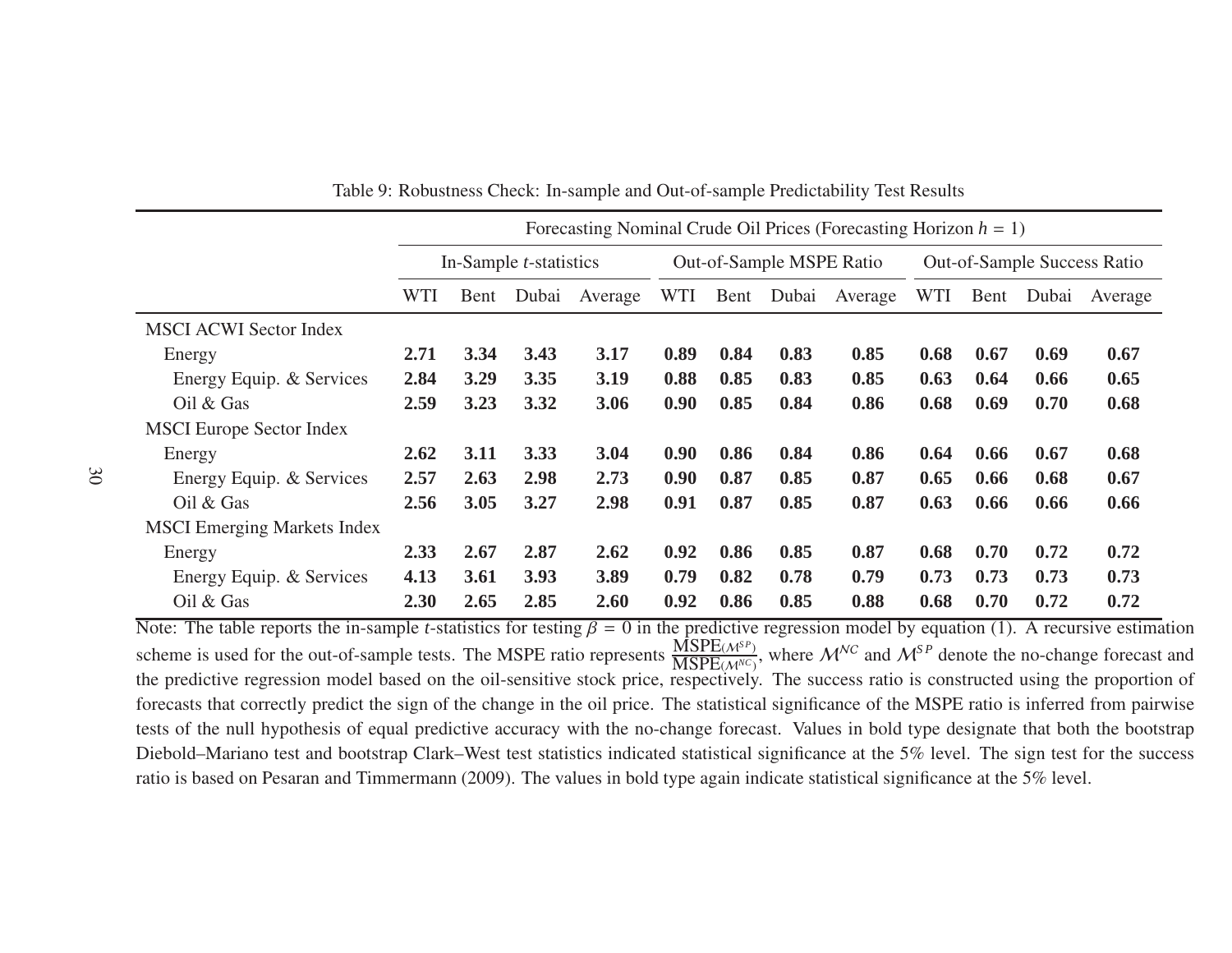|                                    | Forecasting Real Crude Oil Prices (Forecasting Horizon $h = 1$ ) |                                |       |         |      |      |                          |         |      |      |       |                             |
|------------------------------------|------------------------------------------------------------------|--------------------------------|-------|---------|------|------|--------------------------|---------|------|------|-------|-----------------------------|
|                                    |                                                                  | In-Sample <i>t</i> -statistics |       |         |      |      | Out-of-Sample MSPE Ratio |         |      |      |       | Out-of-Sample Success Ratio |
|                                    | WTI                                                              | Bent                           | Dubai | Average | WTI  | Bent | Dubai                    | Average | WTI  | Bent | Dubai | Average                     |
| <b>MSCI ACWI Sector Index</b>      |                                                                  |                                |       |         |      |      |                          |         |      |      |       |                             |
| Energy                             | 2.62                                                             | 3.33                           | 3.41  | 3.14    | 0.90 | 0.85 | 0.84                     | 0.86    | 0.65 | 0.64 | 0.66  | 0.66                        |
| Energy Equip. & Services           | 2.82                                                             | 3.30                           | 3.34  | 3.19    | 0.89 | 0.86 | 0.84                     | 0.86    | 0.62 | 0.63 | 0.66  | 0.65                        |
| Oil $&$ Gas                        | 2.49                                                             | 3.22                           | 3.29  | 3.02    | 0.91 | 0.86 | 0.85                     | 0.87    | 0.66 | 0.65 | 0.66  | 0.66                        |
| <b>MSCI</b> Europe Sector Index    |                                                                  |                                |       |         |      |      |                          |         |      |      |       |                             |
| Energy                             | 2.55                                                             | 3.12                           | 3.33  | 3.02    | 0.91 | 0.87 | 0.85                     | 0.87    | 0.65 | 0.63 | 0.62  | 0.64                        |
| Energy Equip. & Services           | 2.57                                                             | 2.64                           | 3.00  | 2.74    | 0.91 | 0.88 | 0.86                     | 0.88    | 0.65 | 0.63 | 0.66  | 0.66                        |
| Oil $&$ Gas                        | 2.48                                                             | 3.06                           | 3.27  | 2.96    | 0.92 | 0.88 | 0.86                     | 0.88    | 0.66 | 0.63 | 0.61  | 0.64                        |
| <b>MSCI</b> Emerging Markets Index |                                                                  |                                |       |         |      |      |                          |         |      |      |       |                             |
| Energy                             | 2.30                                                             | 2.68                           | 2.87  | 2.62    | 0.93 | 0.87 | 0.86                     | 0.88    | 0.67 | 0.67 | 0.72  | 0.69                        |
| Energy Equip. & Services           | 4.21                                                             | 3.64                           | 3.98  | 3.95    | 0.80 | 0.83 | 0.79                     | 0.80    | 0.72 | 0.70 | 0.71  | 0.72                        |
| Oil & Gas                          | 2.27                                                             | 2.66                           | 2.86  | 2.60    | 0.93 | 0.88 | 0.86                     | 0.89    | 0.67 | 0.66 | 0.72  | 0.69                        |

Table 10: Robustness Check: In-sample and Out-of-sample Predictability Test Results

Note: The table reports the in-sample *t*-statistics for testing  $\beta = 0$  in the predictive regression model by equation (1). A recursive estimation scheme is used for the out-of-sample tests. The MSPE ratio represents  $\frac{\text{MSPE}(\mathcal{M}^{SP})}{\text{MSPE}(\mathcal{M}^{NC})}$ , where  $\mathcal{M}^{NC}$  and  $\mathcal{M}^{SP}$  denote the no-change forecast and the predictive regression model based on the oil-sensitive stock price, respectively. The success ratio is constructed using the proportion of forecasts that correctly predict the sign of the change in the oil price. The statistical significance of the MSPE ratio is inferred from pairwise tests of the null hypothesis of equal predictive accuracy with the no-change forecast. Values in bold type designate that both the bootstrap Diebold–Mariano test and bootstrap Clark–West test statistics indicated statistical significance at the 5% level. The sign test for the success ratio is based on Pesaran and Timmermann (2009). The values in bold type again indicate statistical significance at the 5% level.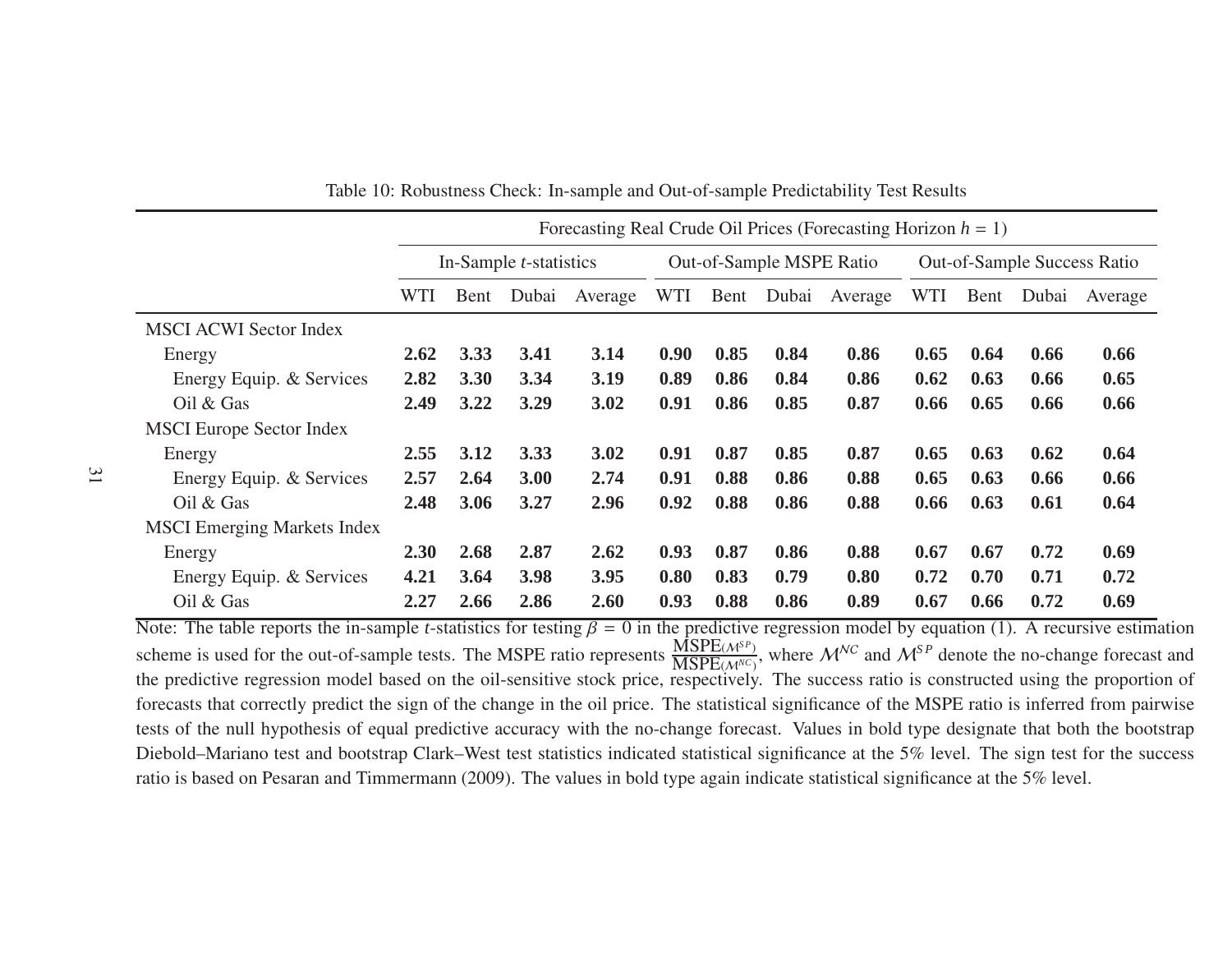

Figure 1: Crude Oil Prices. WTI, Brent and Dubai represent the West Texas Intermediate, Brent Crude, and Dubai Fateh Crude oil prices, respectively.



Figure 2: AMEX Oil Index and S&P 500 Index: The AMEX Oil Index is a price-weighted index of the leading companies involved in the exploration, production, and development of petroleum. S&P 500 is Standard & Poor's 500, which is a stock market index based on the market capitalization of 500 leading companies publicly traded on U.S. stock markets as determined by Standard & Poor's.